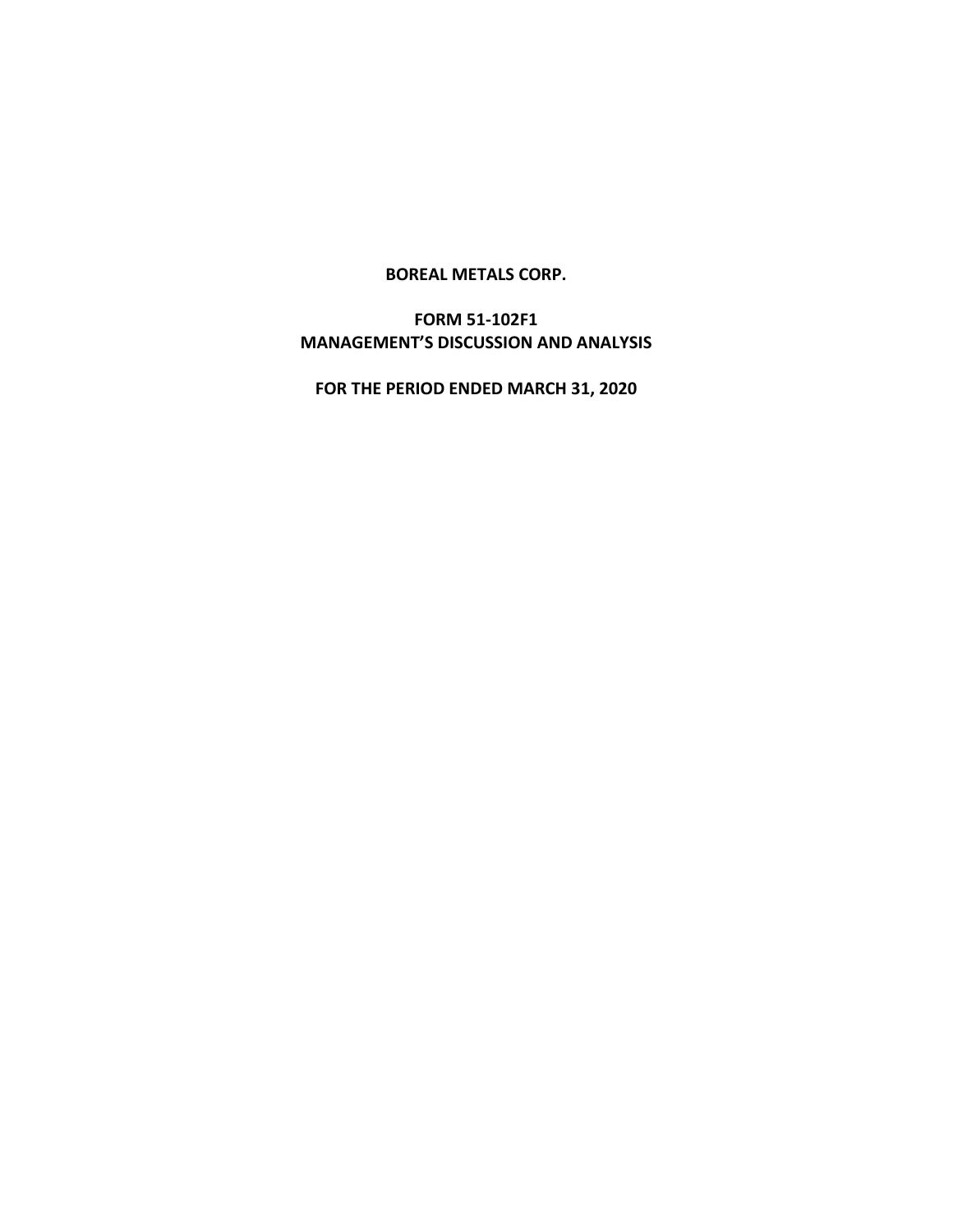The following management's discussion and analysis ("MD&A"), prepared as of July 13, 2020 should be read together with the unaudited interim consolidated financial statements for the period ended March 31, 2020 and the audited consolidated financial statements for the year ended December 31, 2019 and related notes attached thereto, which are prepared in accordance with International Financial Reporting Standards. All amounts are stated in Canadian dollars unless otherwise indicated.

Additional information related to Boreal Metals Corp. (the "Company") is available for view on SEDAR at [www.sedar.com.](http://www.sedar.com/)

## **Forward Looking Statements**

This MD&A contains certain forward-looking statements and information relating to the Company that are based on the beliefs of our management as well as assumptions made by and information currently available to us. When used in this document, the words "anticipate", "believe", "estimate", "expect" and similar expressions, as they relate to our company or our management, are intended to identify forward-looking statements. This MD&A contains forward-looking statements relating to, among other things, regulatory compliance, the sufficiency of current working capital, the estimated cost and availability of funding for the continued exploration and development of our exploration properties. Such statements reflect the current views of management with respect to future events and are subject to certain risks, uncertainties and assumptions. Many factors could cause the actual results, performance or our achievements to be materially different from any future results, performance or achievements that may be expressed or implied by such forward-looking statements.

## **Description of Business**

Boreal Metals Corp. (the "Company") was incorporated under the Business Corporations Act, British Columbia on December 31, 2013 and is considered to be in the exploration stage with respect to its mineral properties. The Company's head office address is Suite 340 - 233 West 1st Street, North Vancouver, BC, V7M 1B3.

On February 14, 2017, the Company closed a share purchase agreement with EMX Royalty Corporation ("EMX") to acquire two wholly-owned subsidiary companies, EMX Exploration Scandinavia AB and Iekelvare Minerals AB (together referred to as the "Swedish Companies"), with exploration stage assets in Scandinavia. The Swedish Companies are wholly-owned subsidiaries of the Company which together hold a portfolio of four base and precious metal exploration projects in Sweden and Norway.

On November 21, 2017, the Company obtained a public listing for its securities on the TSX Venture Exchange ("TSX-V") under the trading symbol "BMX" following closing of its offerings of units by way of Short Form Offering Document ("SFOD") and by way of a brokered private placement.

On November 25, 2017, the Company obtained listing on Frankfurt Stock Exchange under the symbol "03E".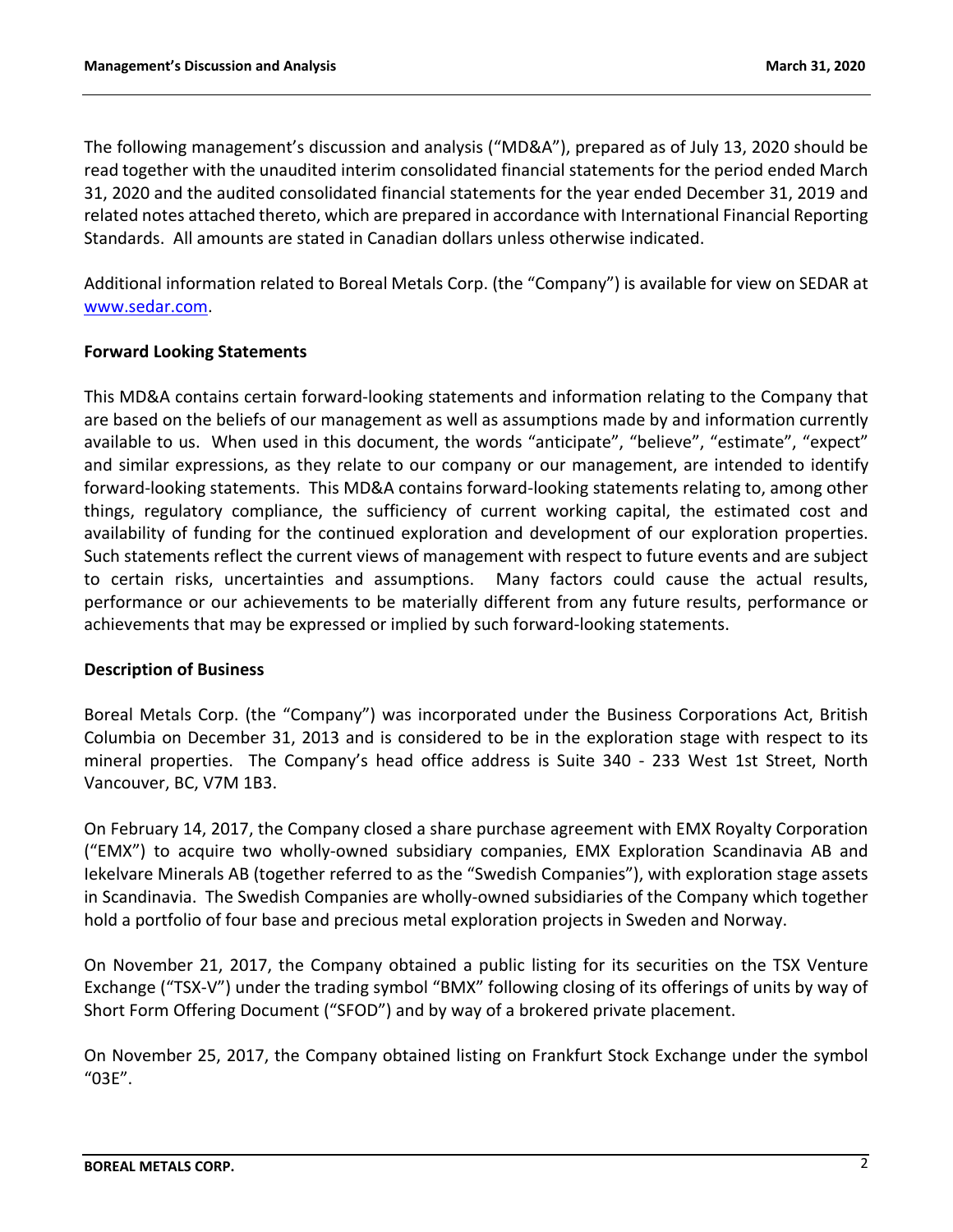On February 15, 2018, the Company amended the share purchase agreement with EMX and completed the acquisition of the Modum project ("Modum") which has exploration licenses in Norway.

On March 20, 2018, the Company completed the acquisition of the Guldgruvan project ("Guldgruvan") from EMX by Boreal Energy Metals Corp. ("BEMC"), a newly created and wholly owned subsidiary of Boreal, through its wholly owned subsidiary Boreal Battery Metals Scandinavia AB ("BBMSAB").

On May 18, 2018, the Company completed the acquisition of the Njuggträskliden and Mjövattnet projects ("Njuggträskliden and Mjövattnet") in Sweden from EMX through BEMC's subsidiary, BBMSAB.

On August 26, 2019, the Company obtained listing and commenced trading on the OTCQB under the symbol "BORMF".

On November 5, 2019, the Company sold all the shares of BBMSAB, including Modum, Guldgruvan, Njuggträskliden and Mjövattnet (collectively known as the "Battery Metals Projects"), for proceeds of \$1.

Boreal is a mineral exploration company focused on the discovery of zinc, copper, silver, gold, cobalt and nickel deposits in exceptional, historical mining project areas spanning Sweden and Norway. The Company aims to discover new economic mineral deposits in known mining districts that have seen little or no modern exploration techniques.

## **Significant Events**

On February 20, 2019, the Company closed a non-brokered private placement of 17,060,934 units at \$0.095 for gross proceeds of \$1,620,789. Each unit consisted of one common share and one share purchase warrant, with each warrant exercisable into one additional common share at a price of \$0.15 until February 20, 2021. A value of \$255,914 was allocated to the 17,060,934 warrants. The securities issued under the private placement will be subject to statutory hold periods expiring four months and one day from the issue date.

In connection with the private placement, the Company paid finders' fees to certain arm's length finders of \$18,100 in cash and issued 120,800 units having the same composition as the private placement units. A value of \$1,812 was assigned to the 120,800 warrants issued with the finders' units.

Of the 17,060,934 units issued in the private placement noted above, EMX acquired 1,995,672 units for proceeds of \$189,589. Immediately prior to the acquisition, EMX had ownership of 5,530,063 common shares (representing 9.4% of the Company's outstanding common shares). Immediately following the acquisition, EMX had ownership of 7,525,735 common shares (representing 9.9% of the Company's outstanding common shares) and warrants to purchase an additional 1,995,672 common shares.

On October 31, 2019, the license for Adak VMS Project expired.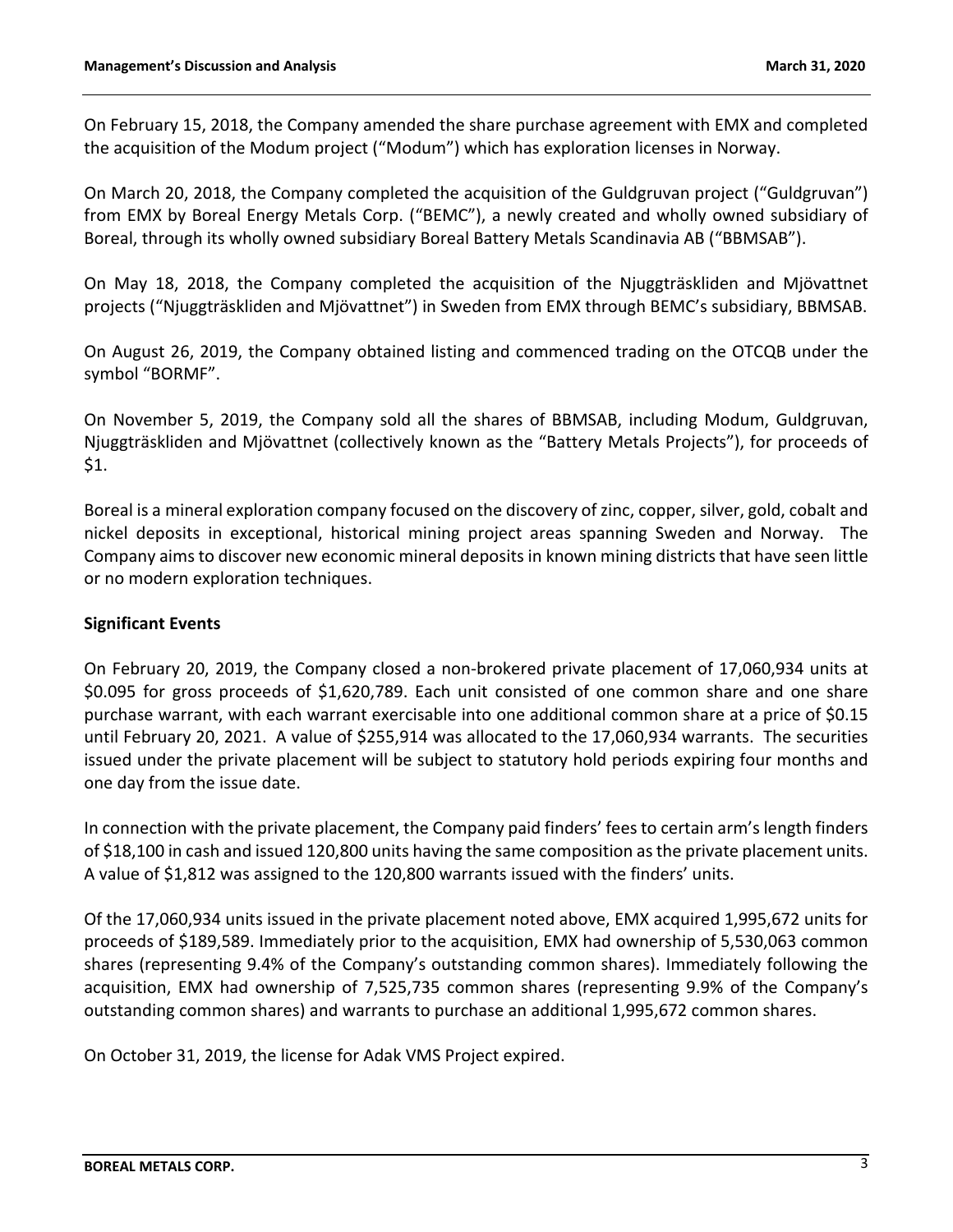On November 5, 2019, BEMC returned the Battery Metals Projects to EMX. All of the issued and outstanding shares of BBMSAB were sold to EMX for proceeds of \$1. The royalty agreements related to the above projects have been terminated.

On November 21, 2019, 12,899,000 warrants with exercise prices between \$0.40 and \$0.50 expired.

On November 25, 2019, the Company obtained a loan of \$800,000 from EMX, bearing interest of 0.65% compounded monthly. The loan is secured by pledge of stock of Iekelvare Minerals AB ("Iekelvare"), guaranteed by Iekelvare and obligation to transfer the Gumsberg License (or lekelvare) back to EMX if loan is in default. The loan is repayable by November 25, 2020.

On November 29, 2019, Mr. Karl Antonius' ("Former President") role as president of the Company has been terminated for cause. The Former President failed to make timely and adequate disclosure to the Company's Board of Directors of his role in court proceedings in British Columbia. The Former President is no longer an officer or employee of the Company. Accordingly, on his date of termination, 900,000 options issued to him on September 14, 2019 have been cancelled.

On December 31, 2019, the license for Tynset VMS Project expired.

### **Exploration and Evaluation Assets**

On February 14, 2017, the Company acquired two companies that were wholly-owned subsidiaries of EMX which together represent a portfolio of four Scandinavian base and precious metal (zinc-leadcopper-silver-gold) exploration projects including Gumsberg and Adak exploration assets in Sweden and the Tynset and Burfjord assets in Norway.

To acquire the Swedish Companies, the Company issued 1,713,390 of its common shares to EMX Royalty which represented a 19.9% equity ownership in the Company and had the continuing obligation to issue additional shares to maintain 19.9% interest, at no additional cost to EMX, until the Company has raised \$5,000,000 in equity (raised on November 21, 2017); thereafter, EMX has the right to participate prorata in future financings at its own cost to maintain its 19.9% interest. During 2017, a total of 7,492,592 common shares valued at \$1,290,997 of the Company were issued to EMX due to above obligation.

On February 15, 2018, the Company amended the share purchase agreement with EMX and included the acquisition of Modum. Pursuant to the terms of the agreement, the Company issued to EMX 1,324,181 common shares valued at \$397,254, which brought EMX's equity ownership in Boreal to 19.9%.

EMX has also been granted a 3% net smelter return ("NSR") royalty on each of the Properties, of which a 1% NSR royalty may be purchased by the Company on or before the fifth anniversary of the closing date in 0.5% increments for a total of (a) USD\$2,500,000, or (b) at the purchaser's option, USD\$2,000,000 plus shares of the Company equal in value to USD\$500,000.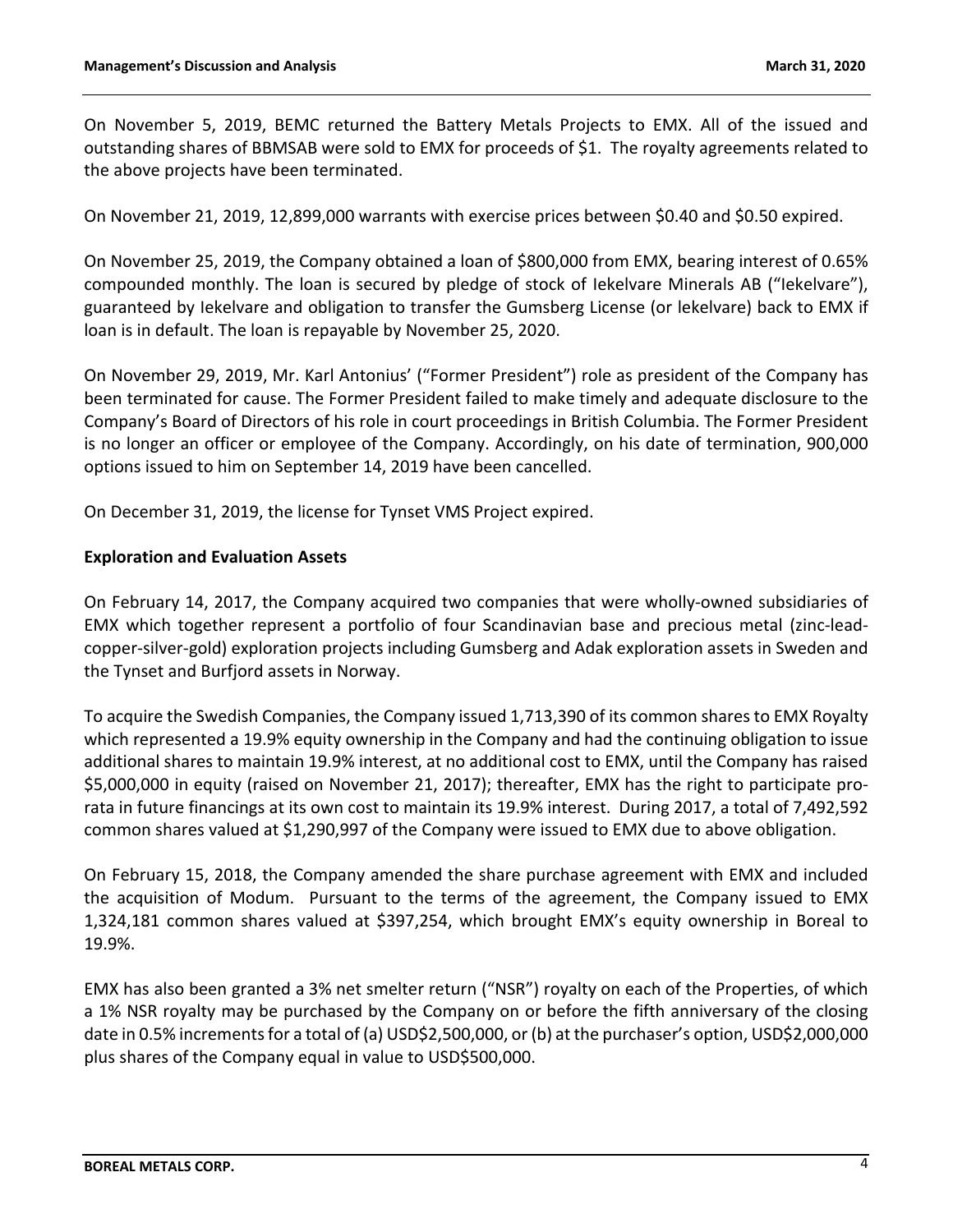EMX will receive annual advance royalty ("AAR") payments of USD\$20,000 for each of the Properties commencing on the second anniversary of the closing, with each AAR payment increasing by USD\$5,000 per year until reaching USD\$60,000 per year, except that the Company may forgo AAR payments on two of the four Properties in years two and three. Once reaching USD\$60,000, AAR payments will be adjusted each year according to the Consumer Price Index (as published by the U.S. Department of Labor, Bureau of Labor Statistics). EMX Royalty will receive a 0.5% NSR royalty on any new mineral exploration projects generated by the Company in Sweden or Norway, excluding projects acquired from a third party containing a mineral resource or reserve or an existing mining operation. EMX Royalty has the right to nominate one seat on the Board of Directors of the Company.

On March 20, 2018, the Company completed the acquisition of the Guldgruvan project from EMX by BEMC.

On May 18, 2018, the Company completed the acquisition of the Njuggträskliden and Mjövattnet projects from EMX by BEMC.

On October 31, 2019, the Adak licenses expired. The Company recorded impairment expense of \$422,080 related to the Adak projects during the year ended December 31, 2019.

On November 5, 2019, the Company returned the Battery Metals Projects to EMX for proceeds of \$1. As a result, the Battery Metals Projects' royalty agreement have terminated. The Company recorded loss on disposal related to the Battery Metals Projects of \$688,471.

On December 31, 2019, the Tynset licenses expired. The Company recorded impairment expense of \$653,795 related to the Tynset projects during the year ended December 31, 2019.

As at period ended March 31, 2020, the Company is the owner of base metal mining licenses located in Norway known as the Burfjord license and in Sweden known as the Gumsberg project.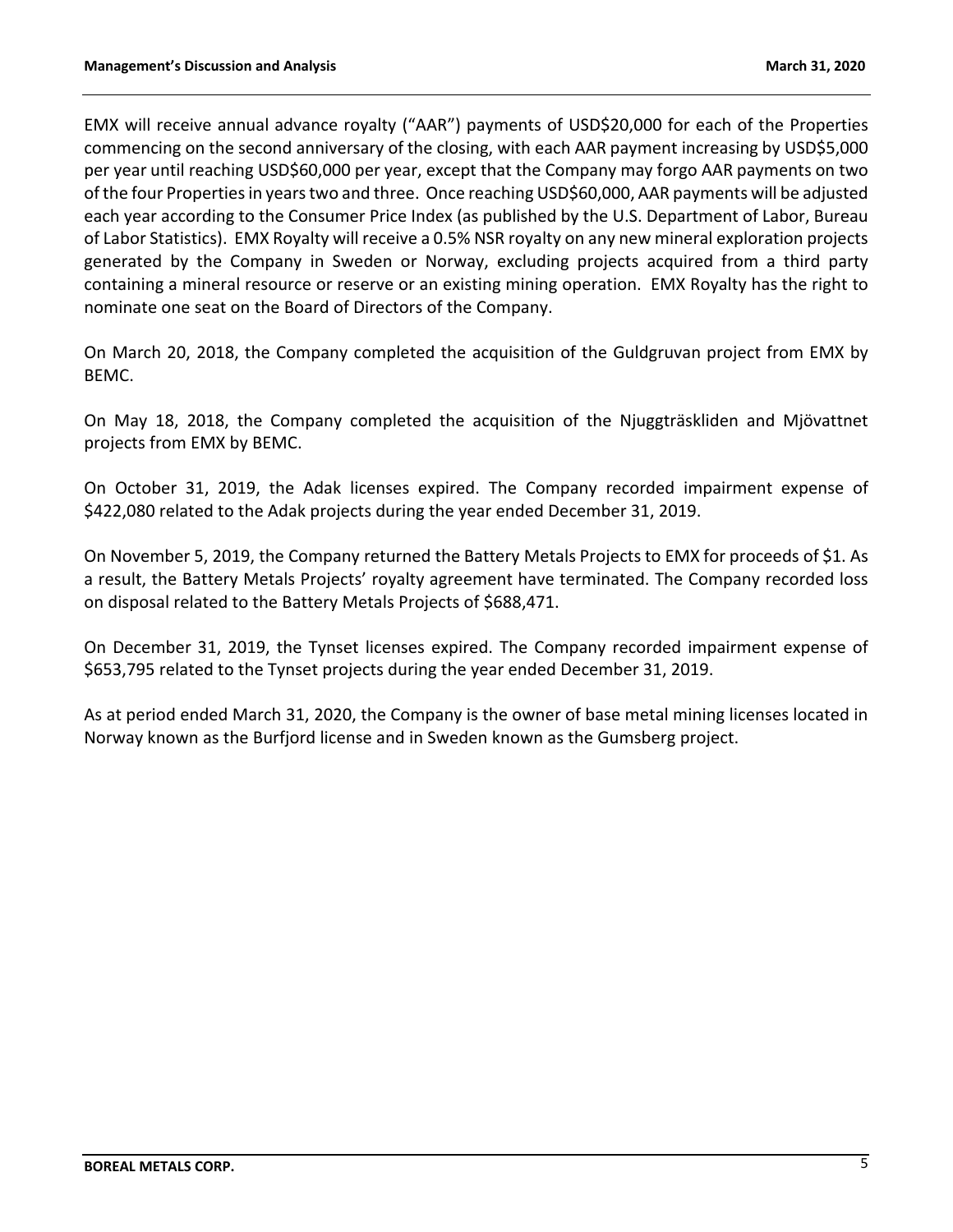### As at March 31, 2020, the exploration and evaluation costs were incurred by the Company as follows:

| <b>Acquisition costs</b>     | Adak           | Gumsberg  | Burfjord        | Tynset         | <b>Battery Metals</b><br>Projects | Total            |
|------------------------------|----------------|-----------|-----------------|----------------|-----------------------------------|------------------|
|                              | \$             | Ś         | Ś               | \$             | \$                                | $\overline{\xi}$ |
| Balance, December 31, 2018   | 376,557        | 376,558   | 376,558         | 376,557        | 609,142                           | 2,115,372        |
| Impairment                   | (376, 557)     |           |                 | (376, 557)     |                                   | (753, 114)       |
| Disposal                     |                |           |                 |                | (609, 142)                        | (609, 142)       |
| Balance, December 31, 2019   |                | 376,558   | 376,558         | $\overline{a}$ | $\overline{\phantom{a}}$          | 753,116          |
| Balance, March 31, 2020      |                | 376,558   | 376,558         |                |                                   | 753,116          |
| <b>Exploration costs</b>     | Adak           | Gumsberg  | <b>Burfjord</b> | Tynset         | <b>Battery Metals</b><br>Projects | Total            |
|                              | \$             | \$        | \$              | \$             | \$                                | \$               |
| Balance, December 31, 2018   | 44,234         | 1,474,154 | 694,140         | 190,277        | 46,678                            | 2,449,483        |
| Accommodation                |                | 14,548    |                 |                |                                   | 14,548           |
| Drilling                     |                | 344,394   |                 |                |                                   | 344,394          |
| Field work                   | 935            | 226,003   | 38,120          | 83             | 245                               | 265,386          |
| <b>Exploration licenses</b>  |                | 154,998   | 38,792          | 83,669         | 19,951                            | 297,410          |
| Geological                   | 354            | 121,749   | 36,638          | 3,209          | 284                               | 162,234          |
| Geophysical                  |                | 6,711     | 370             |                | 277                               | 7,358            |
| Geochemical                  |                | 239       |                 |                |                                   | 239              |
| Other                        |                | 90,364    | 19,704          |                |                                   | 110,068          |
| Impairment                   | (45, 523)      |           |                 | (277, 238)     |                                   | (322, 761)       |
| Disposal                     |                |           |                 |                | (67, 435)                         | (67, 435)        |
| Balance, December 31, 2019   |                | 2,433,160 | 827,764         |                |                                   | 3,260,924        |
| Accommodation                |                | 695       | $\sim$          |                |                                   | 695              |
| <b>Exploration licenses</b>  |                |           | 41,117          |                |                                   | 41,117           |
| Geological                   |                | (84)      | (138)           |                |                                   | (222)            |
| Other                        |                | 782       | 540             |                |                                   | 1,322            |
| Incurred in 2020             | $\overline{a}$ | 1,393     | 41,519          | $\overline{a}$ | $\overline{a}$                    | 42,912           |
| Balance, March 31, 2020      |                | 2,434,553 | 869,283         |                | $\overline{\phantom{a}}$          | 3,303,836        |
|                              |                |           |                 |                |                                   |                  |
| <b>Total acquisition and</b> | Adak           | Gumsherg  | <b>Burfiord</b> | Tynset         | <b>Battery Metals</b>             | Total            |

| <b>Total acquisition and</b><br>exploration costs | Adak                     | Gumsberg  | <b>Burfiord</b> | Tvnset | <b>Battery Metals</b><br>Projects | Total     |
|---------------------------------------------------|--------------------------|-----------|-----------------|--------|-----------------------------------|-----------|
|                                                   |                          |           |                 |        |                                   |           |
| Balance, December 31, 2019                        | $\overline{\phantom{0}}$ | 2.809.718 | 1.204.322       | -      | $\overline{\phantom{0}}$          | 4,014,040 |
| Balance, March 31, 2020                           |                          | 2,811,111 | 1,245,841       |        |                                   | 4,056,952 |

#### *Gumsberg VMS Project (Bergslagen District, Sweden)*

The strategically situated Gumsberg project consists of six exploration licenses in the Bergslagen Mining District of southern Sweden totaling over 16,370 hectares, where multiple zones of VMS style mineralization have been identified. Precious and base metal VMS-style mineralization at Gumsberg was mined from the 13th century through the early 19th century, with over 30 historic mines present on the property, most notably the Östra Silvberg mine, which was the largest silver mine in Sweden between 1250 and 1590.

On February 28 and May 2, 2018, the Company announced high grade and other encouraging drill results from the 2,545 metre diamond drill program conducted at Gumsberg in late 2018 and early 2018. These drill results confirmed the presence of high-grade silver-zinc-lead mineralization with significant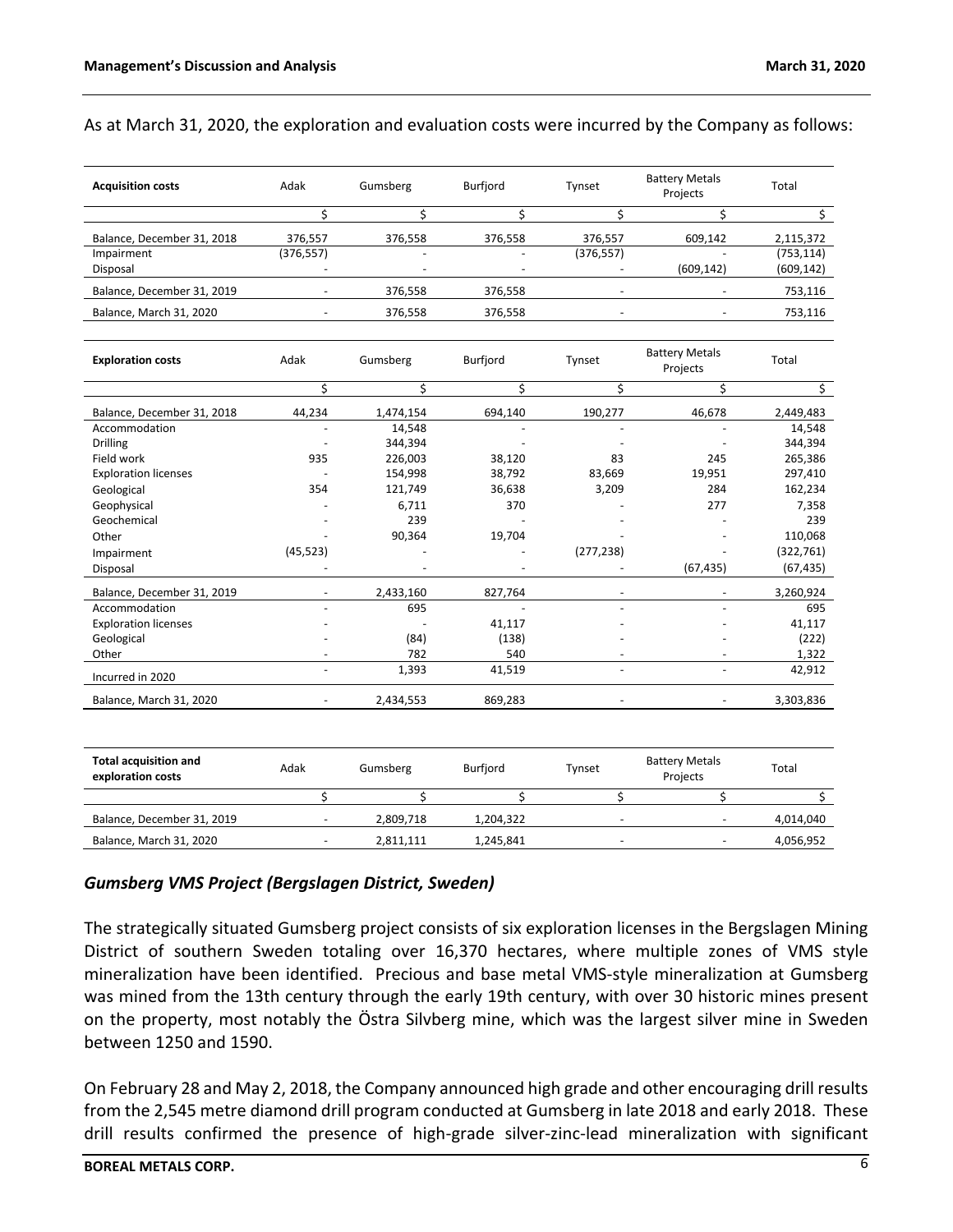associated copper and gold mineralization that extend along strike from and below the historic mine workings in the area. Also intersected were previously unrecognized zones of mineralization away from the mine workings. These represent novel discoveries of mineralization in the district. Drill intercepts included VMS-type exhalative massive sulfide horizons, primary replacement style and related highgrade lenses and shoots of silver-zinc-lead mineralization. Similar styles of mineralization occur throughout the Bergslagen district in southern Sweden, which is host to multiple world-renowned base metal sulphide deposits.

In September 2018, Boreal announced the results of a 61-line kilometre, high resolution ground magnetometer survey at Gumsberg. The survey confirmed the potential for stacked or structurally repeated mineralized zones and provided better resolution of the known trends of mineralization in the area.

In December 2018, Boreal commenced further 1,000 metre drill program Gumsberg to test a variety of shallow drill targets across the prospective high-grade VMS mineral trend in the Östra Silvberg mine area. This drill program commenced in January 2019 and the results were released on January 28, 2019 and March 4, 2019. Boreal announced a 1,500 metre drill program to conduct additional exploration drilling with the objective to extend the strike length and down-plunge continuation of this high-grade zone.

Drill highlights from previous Boreal diamond drilling are presented in the table below (for full results please refer to Boreal news releases dated February 28, 2018, May 2, 2018, January 28, 2019 and March 3, 2019):

| Hole                    | From          | To            | Length        | Zn    | Λg     | Pb   | <b>Cu</b> | Au   | Prospect       |  |
|-------------------------|---------------|---------------|---------------|-------|--------|------|-----------|------|----------------|--|
| ID                      | <b>Meters</b> | <b>Meters</b> | <b>Meters</b> | %     | g/t    | %    | %         | g/t  | Name           |  |
| BM-17-001 <sup>x</sup>  | 99.30         | 106.00        | 6.70          | 5.19  | 16.39  | 1.08 | 0.30      | 0.08 | Vallberget     |  |
| BM-17-002 <sup>X</sup>  | 88.10         | 88.62         | 0.52          | 5.65  | 1.63   | 0.06 | 0.19      | 0.05 | Vallberget     |  |
| BM-17-002 <sup>x</sup>  | 92.30         | 94.20         | 1.90          | 13.55 | 51.75  | 5.23 | 0.27      | 0.34 | Vallberget     |  |
| BM-17-003 <sup>X</sup>  | 101.35        | 102.55        | 1.20          | 6.73  | 25.00  | 2.10 | 0.35      | 0.12 | Vallberget     |  |
| BM-17-004 <sup>X</sup>  | 105.77        | 106.37        | 0.60          | 4.81  | 24.94  | 1.96 | 0.01      | 0.02 | Vallberget     |  |
| BM-17-005 <sup>Y</sup>  | 122.30        | 133.24        | 10.94         | 16.97 | 656.70 | 8.52 | 0.03      | 0.76 |                |  |
| BM-17-005 <sup>Y</sup>  | 155.43        | 165.00        | 9.57          | 5.87  | 183.90 | 2.33 | 0.04      | 0.52 | Östra Silvberg |  |
| BM-17-005 <sup>Y</sup>  | 178.16        | 179.00        | 0.84          | 11.56 | 218.02 | 5.77 | 0.04      | 0.30 |                |  |
| BM-17-006 <sup>×</sup>  | 14.88         | 19.95         | 5.07          | 3.00  | 9.25   | 0.96 | 0.06      | 0.02 | Vallberget     |  |
| BM-17-008 <sup>X</sup>  | 13.25         | 13.60         | 0.35          | 3.20  | 6.85   | 0.03 | 0.05      | 0.02 | Vallberget     |  |
| BM-17-008 <sup>X</sup>  | 86.35         | 87.15         | 0.80          | 1.16  | 0.85   | 0.05 | 0.02      | 0.00 | Vallberget     |  |
| BM-17-011 <sup>x</sup>  | 53.50         | 56.65         | 3.15          | 3.03  | 11.69  | 0.62 | 0.44      | 0.19 |                |  |
| BM-17-011 <sup>x</sup>  | 130.50        | 137.20        | 6.70          | 7.01  | 11.14  | 0.44 | 0.10      | 0.00 | Vallberget     |  |
| BM-17-012 <sup>W</sup>  | 321.00        | 322.00        | 1.00          | 1.22  | 6.20   | 0.60 | 0.00      | 0.10 |                |  |
| BM-17-012 <sup>W</sup>  | 325.00        | 329.00        | 4.00          | 1.01  | 4.25   | 0.42 | 0.01      | 0.19 | Östra Silvberg |  |
| BM-17-012 <sup>W</sup>  | 332.00        | 339.00        | 7.00          | 1.56  | 12.20  | 0.85 | 0.02      | 0.18 |                |  |
| GUM-18-003 <sup>X</sup> | 105.00        | 116.00        | 11.00         | 5.89  | 239.00 | 2.51 | 0.04      | 0.96 | Östra Silvberg |  |
| GUM-18-004 <sup>X</sup> | 162.16        | 173.17        | 11.01         | 7.45  | 275.12 | 2.65 | 0.05      | 0.77 | Östra Silvberg |  |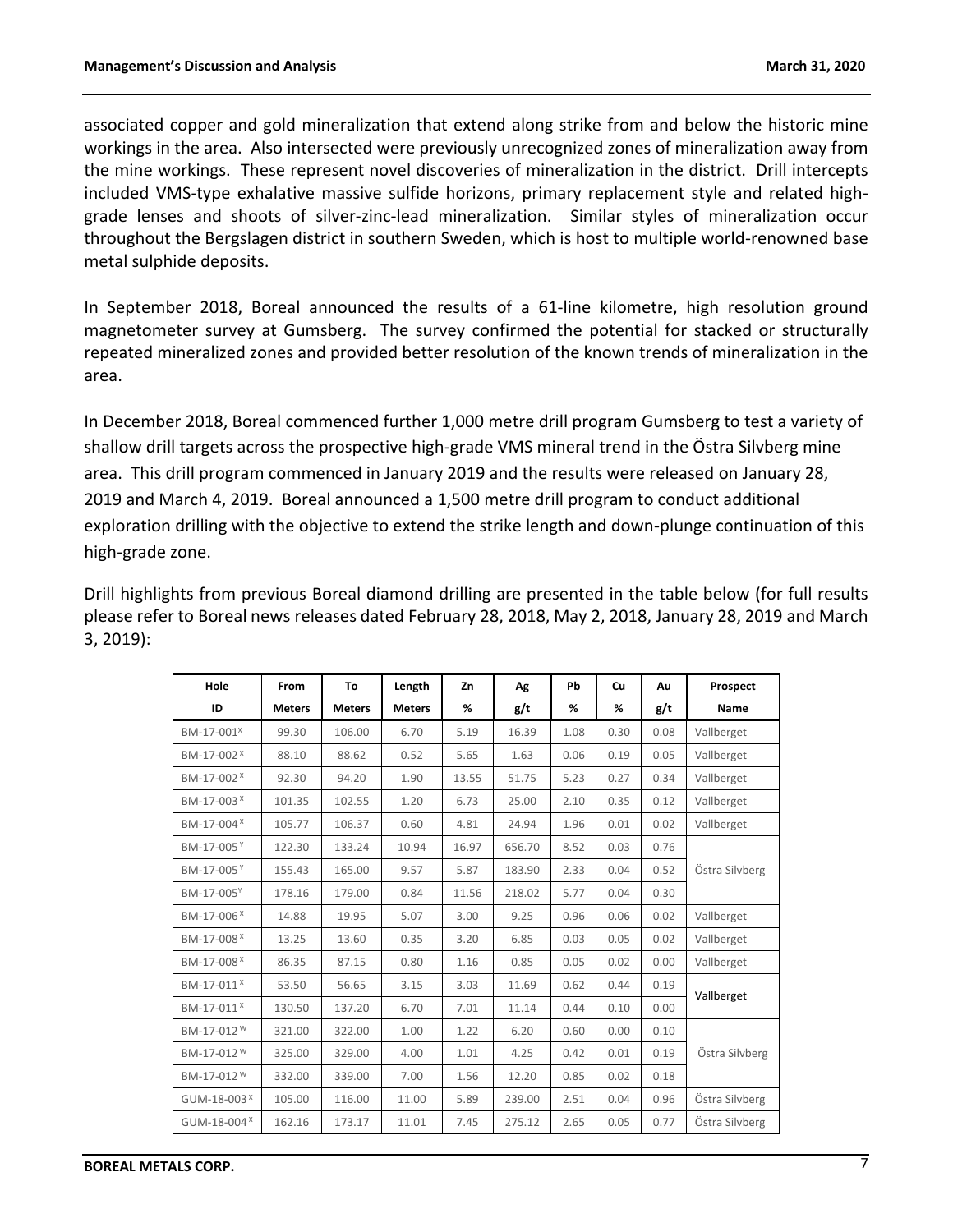*<sup>W</sup> True width unknown. <sup>X</sup> Apparent widths reported - true widths are estimated between 80-100% of reported intervals. <sup>Y</sup>Apparent widths reported - true widths are estimated at 20-50% of reported interval.*

Between March 19, 2019 and April 9, 2019, Boreal executed a 1,562-meter diamond drilling program designed to test the continuity of near-surface, high grade targets at the Östra Silvberg, Vallberget and Gumsgruvan located on the Gumsberg License.

Earlier this year, Boreal applied for extensions on the Gumsberg Licenses 1, 2, 6, 7 and 8. Boreal successfully demonstrated that significant work has been done on the License No. 1. The Inspector of Mines agreed that the complexity of base metal mineralization identified by Boreal on this license requires additional time and expenditures to delineate. Requests for extensions on the Gumsberg 2, and 6 through 8 have been submitted to the Inspector of Mines.

On July 9, 2019 Boreal announced results from its seven-hole, 1,454.8 meter drilling program at the 100% owned Gumsberg project. The new Östra Silvberg South Discovery continued to return high grade silverzinc-lead mineralization returning consistent intercepts from below surface to roughly 250 metres. Exploration drilling cut significant mineralization at each of the target areas (Table Below). Most of the drilling was conducted at the newly discovered South Zone at Östra Silvberg and returned up to 5.12% Zn, 2.27% Pb and 93 g/t Ag over 8.04 meters. Two of the four holes drilled at Östra Silvberg also intersected unmapped mine workings, which project to deeper levels and further east than was indicated by historic mine. In addition to Boreal's drill successes, this also suggests that mineralization is more extensive in the area than previously recognized.

| Hole                 | From                      | To     | Length | <b>Zinc</b>               | Silver | Lead                                                                               | Gold  | Prospect       |
|----------------------|---------------------------|--------|--------|---------------------------|--------|------------------------------------------------------------------------------------|-------|----------------|
| ID                   | (m)                       | (m)    | (m)    | (%)                       | (g/t)  | (%)                                                                                | (g/t) | Name           |
| GUM-19-01 $^{\circ}$ | 304.96                    | 306.95 | 1.99   | 2.28                      | 25.52  | 0.92                                                                               | 0.128 | Ostra          |
| Incl.                | 304.96                    | 306.08 | 1.12   | 3.38                      | 37.88  | 1.31                                                                               | 0.171 | Silvberg       |
| GUM-19-02 ×          | No Significant Intercepts |        |        |                           |        |                                                                                    |       |                |
| GUM-19-03 *          | 262.25                    | 270.29 | 8.04   | 5.12                      | 93.05  | 2.27                                                                               | 0.434 | Ostra Silvberg |
| GUM-19-04 *          | 77.60                     | 77.80  | 0.20   | 2.77                      | 12.75  | 0.07                                                                               | 0.003 | Gumsgruvan     |
| GUM-18-05B           |                           |        |        |                           |        | 2018 hole extended to 242.2 m depth where it hit unmapped historical mine workings |       | Ostra Silvberg |
| GUM-19-05            |                           |        |        | No Significant Intercepts |        |                                                                                    |       | Gumsgruvan     |
| GUM-19-06 *          | 177.10                    | 178.10 | 1.00   | 1.84                      | 7.70   | 1.40                                                                               | 0.108 |                |
| GUM-19-06 *          | 183.10                    | 184.10 | 1.00   | 1.04                      | 3.24   | 0.69                                                                               | 0.091 | Vallbergbet    |

*X Lengths reported as seen in drill core - true widths are estimated to be 50% of reported intervals.*

*<sup>Y</sup>Lengths reported as seen in drill core - true widths are estimated to be 90% of reported intervals.*

*\* Hole encountered a previously unmapped stope and was terminated at 233.00 to 234.20*.

In November 2019, extensions for Gumsberg Licences 6 and 7 were approved. These licences are in good standing until August 12, 2022. Also, in November 2019, Boreal learned that extensions for the Gumsberg License 2 was denied. This licence expires on November 9, 2020. As of December 31, 2019, Boreal has started drafting an application dispensation for reacquiring the key components of Gumsberg License 2.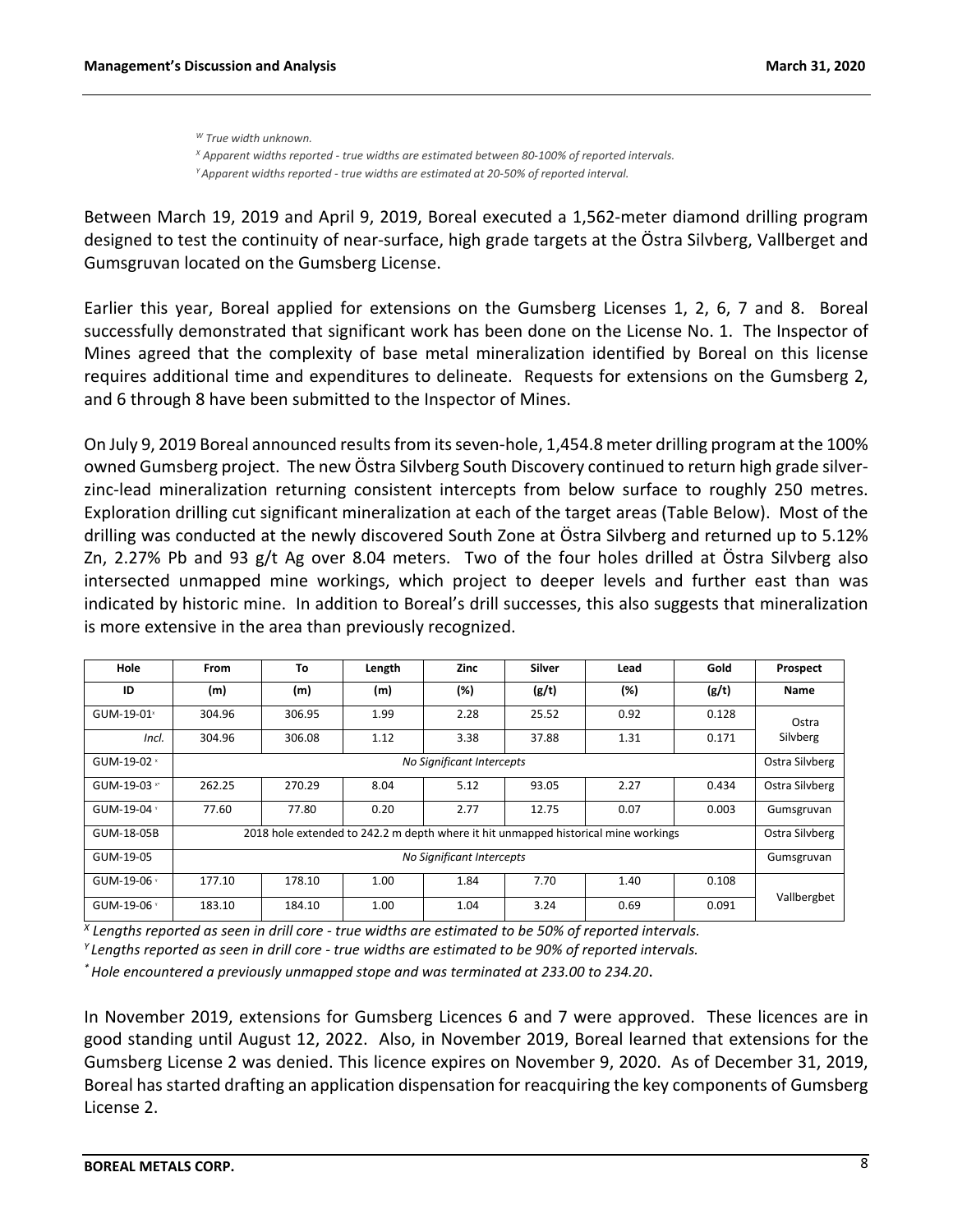## *Burfjord Copper-Gold Project (Alta Region, Norway)*

The Burfjord copper-gold project is comprised of six exploration licenses totaling 5,500 hectares in the Kåfjord copper belt near Alta, Norway. Copper mineralization was mined in the Burfjord area during the 19th century, with over 25 historic mines and prospects developed along the flanks of a prominent 4 x 6 kilometre fold (anticline) consisting of interbedded sedimentary and volcanic rocks. Copper and gold mineralization at Burfjord is hosted by swarms of iron-oxide rich carbonate veins, with high grade copper mineralization (the target of the historic mining activity) focused along contacts between rock types. However, cut-off grades in the primitive 19<sup>th</sup> century-era mining operations were quite high (likely exceeding 3% copper), and Boreal sees potential for larger tonnages of mineralization at lower grades in areas adjacent to and surrounding the historic mines.

On January 4, 2018 the Company announced the results of an Induced Polarization Geophysical Survey ("IP Geophysical Survey") at the 100% owned Burfjord Project. The results of the survey indicate along-strike continuity of sulphide mineralization over a three-kilometre segment of prospective stratigraphy and depth continuity in excess of 100 metres; beyond the depth limitations of the poledipole electrode configuration. An IP and Resistivity Survey was conducted between October 5 and October 25, 2017 at Burfjord, by GeoVista AB. The survey results successfully demonstrate the projection of mineralization under cover for widths on the order of 100 metres or more, the continuity of the mineralization along trend for at least 3,000 metres, and projection to depths of at least 100 metres. Based on these results, Boreal has commenced a drill program to test the grade and continuity of mineralization.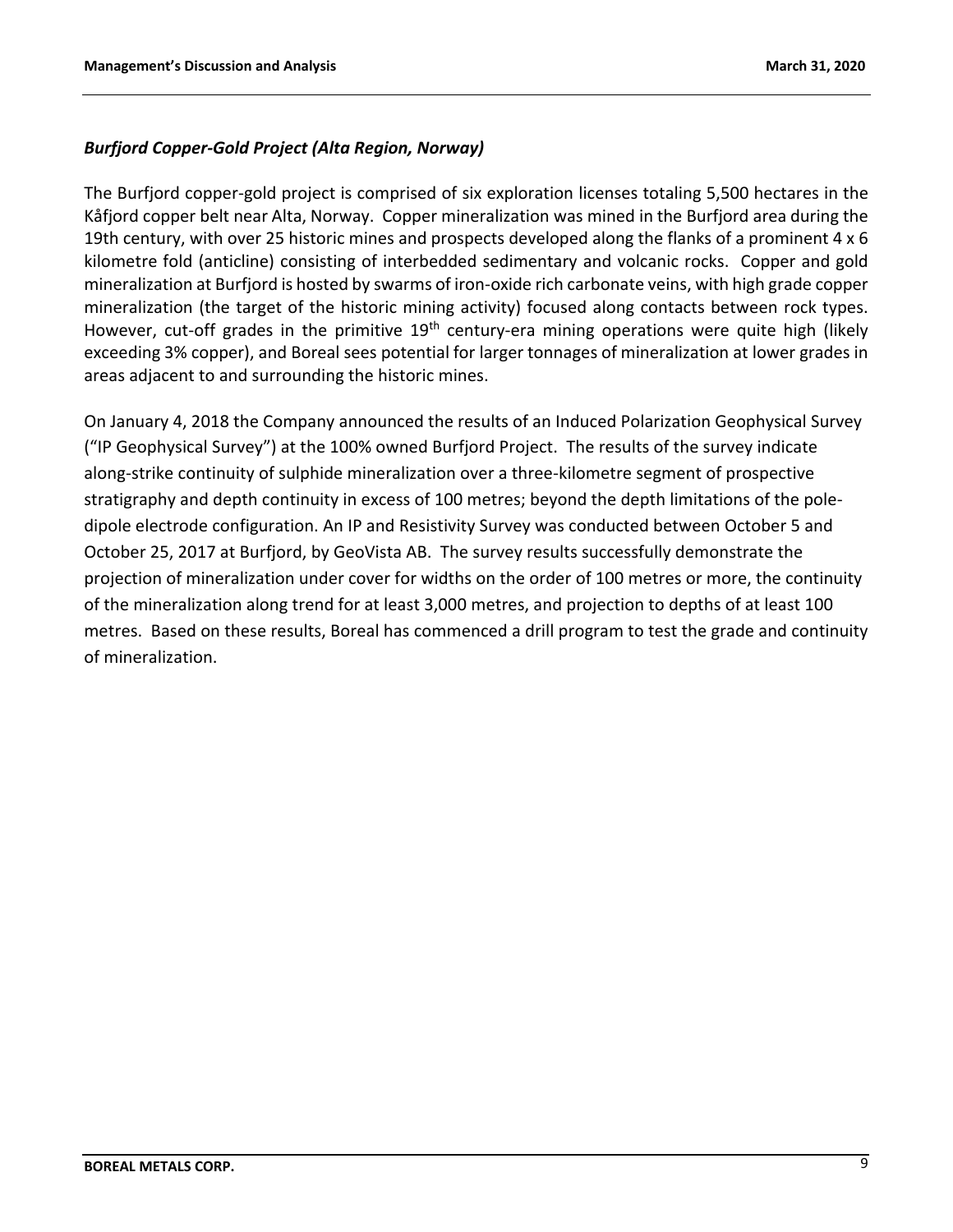In late September 2018, Boreal commenced a 1,000-metre drill program at Burfjord. The drill program was designed to test multiple copper and gold targets in the Burfjord area, particularly in the southwest area of the anticline, where much of the historical mining activities were focussed. In total, seven holes were drilled totalling 951 metres. Drilling at Burfjord was completed on time and under budget. The results from this widely spaced reconnaissance drill program confirmed the presence of broad zones of copper mineralization enveloping high-grade copper veins at Burfjord. Significant drill results from this drill program are summarized in the table below.

| Hole<br>ID        | From<br><b>Meters</b> | To<br><b>Meters</b> | Length<br><b>Meters</b> | Cu<br>% | Au<br>g/t | In<br>ppm |
|-------------------|-----------------------|---------------------|-------------------------|---------|-----------|-----------|
| BUR-18-001        | 10.00                 | 16.00               | 6.00                    | 0.18    | 0.01      | 0.05      |
| BUR-18-001        | 24.00                 | 27.00               | 3.00                    | 0.12    | 0.10      | 0.08      |
| BUR-18-001        | 71.50                 | 82.50               | 11.00                   | 0.11    | 0.02      | 0.05      |
| Incl.             | 79.00                 | 82.50               | 3.50                    | 0.21    | 0.01      | 0.08      |
| BUR-18-002        | 15.00                 | 20.00               | 5.00                    | 0.20    | 0.03      | 0.09      |
| BUR-18-002        | 39.00                 | 62.00               | 23.00                   | 0.14    | 0.01      | 0.05      |
| BUR-18-003        | 73.00                 | 84.00               | 11.00                   | 0.14    | 0.01      | 0.07      |
| <b>BUR-18-003</b> | 184.00                | 216.00              | 32.00                   | 0.56    | 0.26      | 0.50      |
| Incl.             | 184.85                | 188.31              | 3.46                    | 4.31    | 2.22      | 3.69      |
| also incl.        | 184.00                | 191.00              | 7.00                    | 2.30    | 1.13      | 2.05      |
| BUR-18-004        | 58.60                 | 59.33               | 0.73                    | 2.46    | 0.15      | 0.17      |
| BUR-18-004        | 66.00                 | 67.60               | 1.60                    | 0.19    | 0.01      | 0.09      |
| BUR-18-004        | 88.00                 | 89.00               | 1.00                    | 0.51    | 0.04      | 0.59      |
| BUR-18-005        | 25.00                 | 102.00              | 77.00                   | 0.11    | 0.01      | 0.11      |
| Incl.             | 52.00                 | 62.00               | 10.00                   | 0.24    | 0.04      | 0.20      |
| Incl.             | 93.00                 | 98.00               | 5.00                    | 0.23    | 0.02      | 0.19      |
| BUR-18-007        | 96.00                 | 99.00               | 3.00                    | 0.16    | 0.28      | 0.11      |
| BUR-18-007        | 138.00                | 140.00              | 2.00                    | 0.12    | 0.07      | 0.12      |

*\*Lengths reported as seen in drill core. True widths are estimated at 85-100% of reported lengths.*

On June 18, 2019 Boreal contacted the Director of Mining in Norway to request a three year renewal for the Burfjord Project licenses Burfjord 14, Burfjord 15, Burfjord 18, Burfjord 19, Burfjord 20 and Burfjord 21 located in Troms County, Kvaenangen Commune, Norway despite the fact that Boreal has yet to identify a mineral inventory. Boreal is requested that the Direktoratet for Mineralforvalting give this request special consideration because of the exceptional challenges Boreal has faced in conducting mineralization in this challenging area with respect to delays caused by weather and the delays related to forging a working relationship with the Spalca stakeholders in the area. On October 3, 2019 Boreal received a letter from The Direktoratet for mineralforvaltning granting an extension of the Burfjord claims to September 30, 2023.

## **Exploration Outlook**

Boreal continues to focus its exploration efforts on the Gumsberg project in Sweden, where exploration drill holes intersected significant base-metal and silver rich styles of mineralization. Likewise, an initial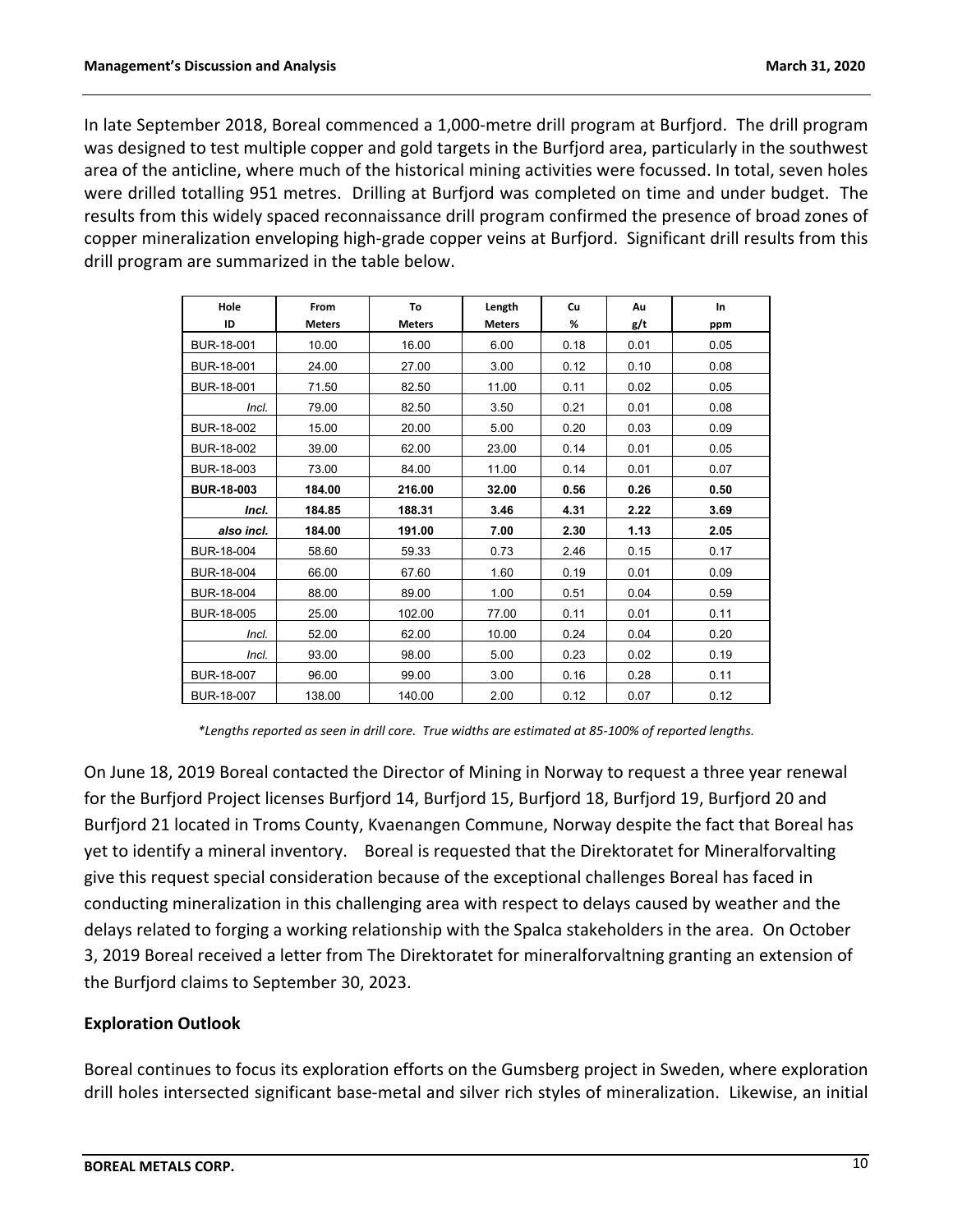drill program was conducted at the Burfjord project in northern Norway and results confirm the presence of broad zones of copper mineralization enveloping high-grade copper veins.

Boreal, together with partner Boliden Minerals AB intends to conduct significant exploration at the copper endowed Burfjord Project in 2020 which will include surface geophysics, geological mapping, prospecting and sampling with the ultimate goal of following up diamond drilling in 2020 or 2021.

The Gumsberg project continues to be Boreal's flagship project. Boreal discovered new high-grade zones of mineralization in the Loberget-Vallberget and Östrasilvberg areas on the Gumsberg project in the 2017-2018 drill programs and continued to have success in 2019. The drill defined zones of high-grade mineralization remain open in multiple directions. Boreal intends to conduct further work in these target areas, including drilling to deeper levels and additional geophysical surveys.

To date, an emphasis has been placed on low-cost, high value surface exploration work that led to the definition of high priority drill targets, as well as highly efficient drill programs targeting near-surface, high grade zones of mineralization (Gumsberg and Burfjord as examples). These cost-efficient programs are designed to deliver maximum value to Boreal shareholders while continuing to advance multiple projects in the portfolio in a timely fashion.

### **Selected Annual Financial Information**

The Company's Consolidated Financial Statements for the years ended December 31, 2019, 2018, and 2017 have been prepared in accordance with International Financial Reporting Standards ("IFRS") as issued by the International Accounting Standards Board ("IASB"). The following selected financial information is taken from the annual consolidated financial statements and should be read in conjunction with those statements.

During fiscal 2018, the Company changed its accounting policy with respect to exploration and evaluation expenditures to better represent total costs incurred on its exploration and evaluation assets. In prior years the Company's policy was to charge to operations exploration expenditures as incurred. The Company has elected to change this accounting policy to now capitalize by property all costs directly related to the exploration and evaluation of mineral properties classified as exploration and evaluation assets, effective with the presentation of these financial statements, on a retrospective basis.

|                                                                 | December 31, | December 31,    | December 31,    |
|-----------------------------------------------------------------|--------------|-----------------|-----------------|
|                                                                 | 2019         | 2018 (restated) | 2017 (restated) |
| Cash                                                            | 115,905      | 225,230         | 3,397,728       |
| Total assets                                                    | 4,327,853    | 5,103,397       | 6,119,693       |
| <b>Total liabilities</b>                                        | 1,291,770    | 333,455         | 686,862         |
| Shareholders' equity                                            | 3,036,083    | 4,769,942       | 5,432,831       |
| Loss from continuing operations attributable to<br>shareholders | (2,855,821)  | (1,903,619)     | (1,403,621)     |
| Net loss and comprehensive loss                                 | (3,541,264)  | (1,925,458)     | (1,403,621)     |
| Basic and diluted loss per common share                         | (0.05)       | (0.03)          | (0.05)          |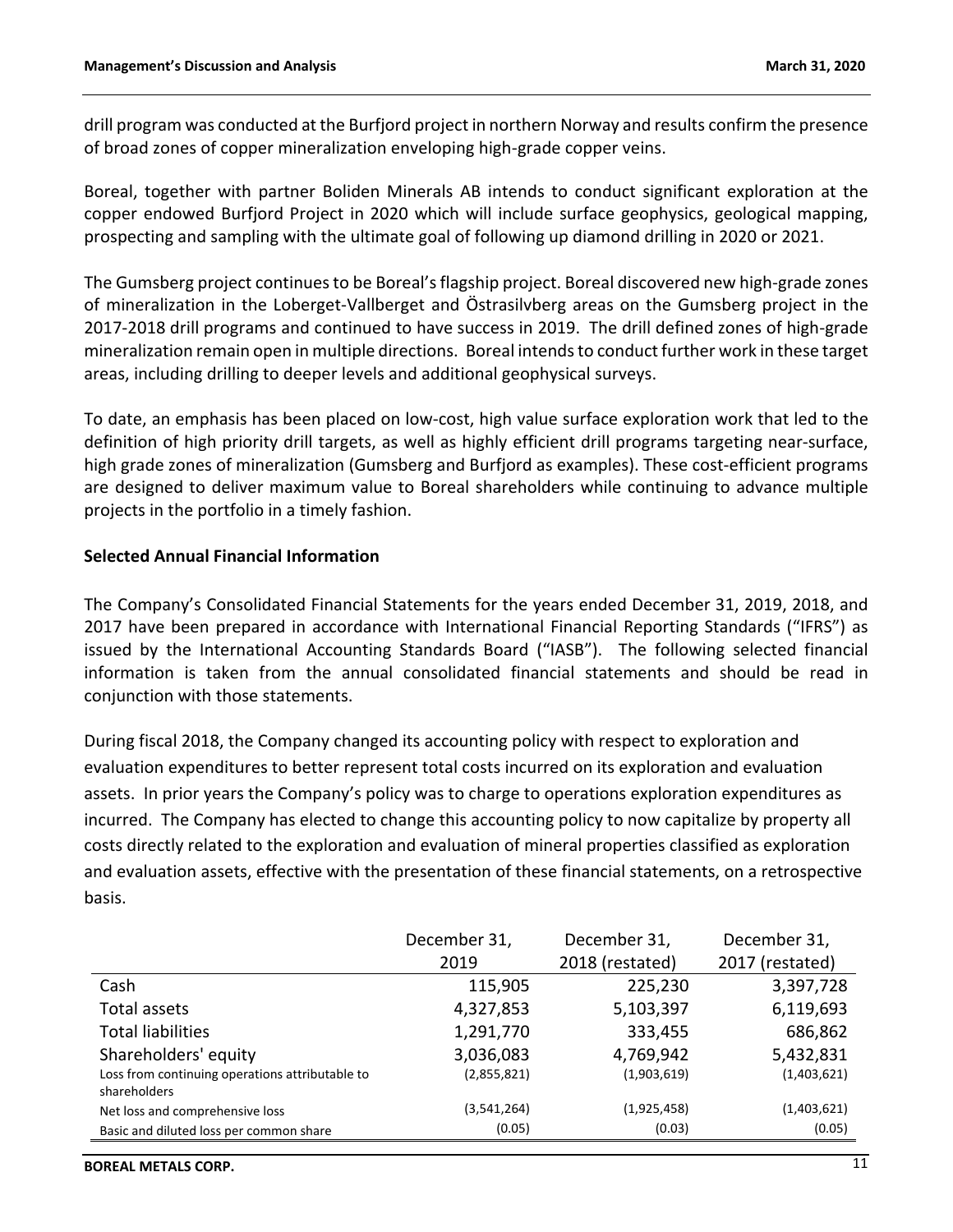### **Results of Operations**

### *For the three month periods ended March 31, 2020 and 2019*

During the period ended March 31, 2020, the Company incurred a net loss of \$143,326, a decrease of \$304,266 compared to \$447,592 net loss incurred in the same period of 2019. This decrease in the Company expenses was a result of expenses recovery.

During the three month period ended March 31, 2020, the Company's major operating expenses were as follows:

Consulting fees recovery of \$8,222 (2019 – expense of \$10,488) decreased as a result of the Company reversing certain accrued liabilities in the current quarter.

General and office costs recovery of \$533 (2019 – expense of \$29,111) decreased due to decreased activity in the Company and the Company reversing certain accruals in the current quarter.

Management fees of \$93,716 (2019 - \$103,000) decreased due to the resignation of one of the Company's officer in quarter 4 of 2019.

Marketing fees of \$3,022 (2019 - \$81,907) decreased due to decreased activity in the Company and the Company reversing certain accruals in the current quarter.

Legal fees of \$445 (2019 - \$15,000) decreased due to the Company reversing certain accrued liabilities in the current quarter.

Travel expenses recovery of \$8,523 (2019 – expense of \$69,524) decreased due to the Company reversing certain accruals in the current quarter.

Share-based payments of \$19,234 (2019 - \$70,606) decreased due to the cancellation in 2019 of 900,000 options issued to the Company's Former President.

Impairment on exploration and evaluation assets of \$Nil (2019 - \$Nil).

The basic and diluted loss per common share in the three month period ended March 31, 2020 was \$0.00 (2019 - \$0.01).

*Cash flows for the period ended March 31, 2020 and 2019*

At March 31, 2020, the Company had \$58,073 cash, compared to \$1,086,145 cash at March 31, 2019.

In the period ended March 31, 2020, the Company issued shares by way of private placement for net proceeds of \$Nil (2019 - \$1,602,689).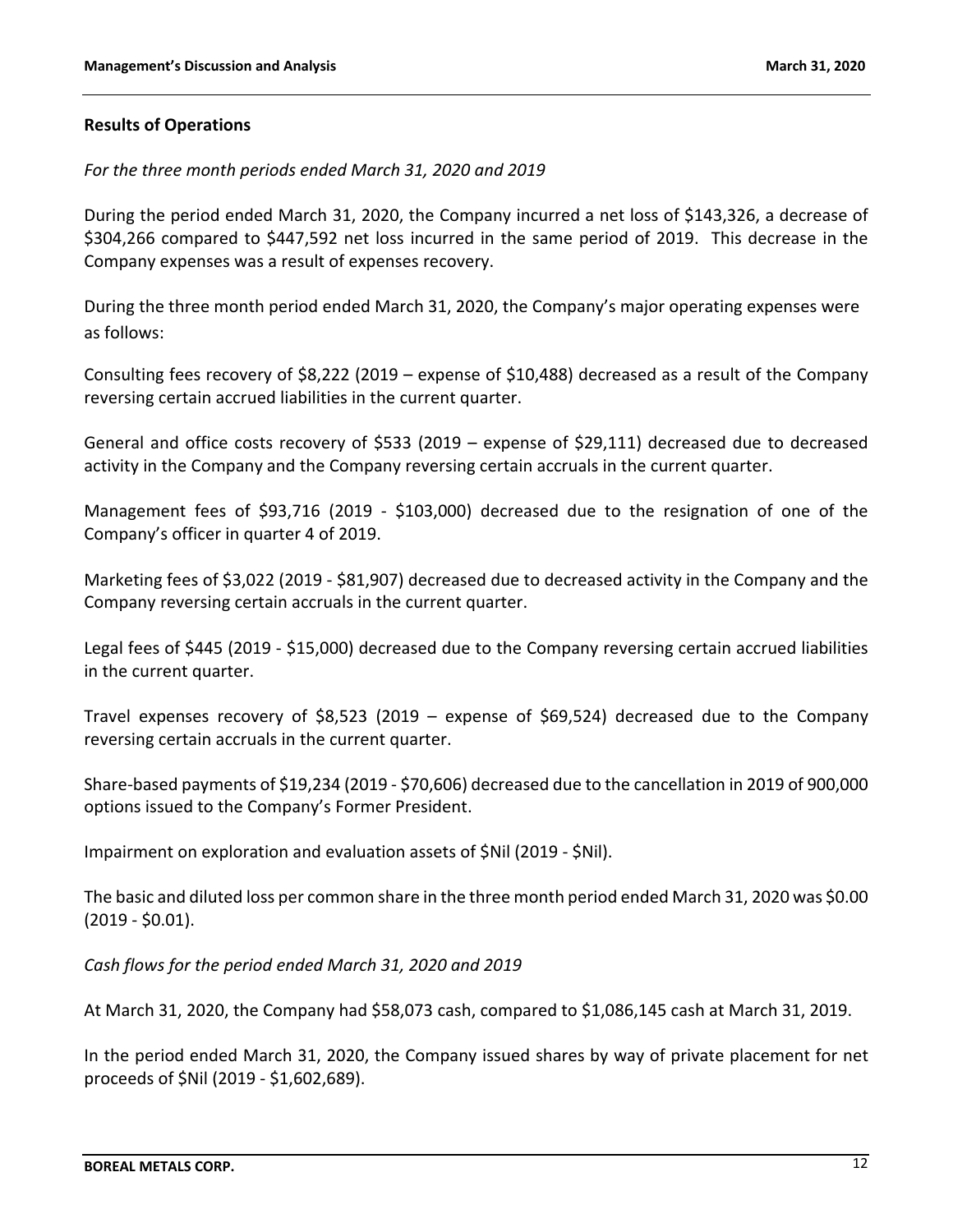In the period ended March 31, 2020, net cash used for operating activities totaled \$85,155 compared to \$342,926 of net cash used in operating activities in 2019. The cash used in operating activities consisted of the operating expenses of the Company.

In the period ended March 31, 2020 and 2019, the net cash flows from (used in) the discontinued operations are as follows:

|                                                         | For the periods ended March 31, |           |
|---------------------------------------------------------|---------------------------------|-----------|
|                                                         | 2020                            | 2019      |
|                                                         |                                 |           |
| Cash flows from operating activities                    |                                 | 45.291    |
| Cash flows used in investing activities                 |                                 | (21, 502) |
| Total cash flows from (used in) discontinued operations | $\overline{\phantom{0}}$        | 23.789    |

## **Summary of Quarterly Results**

|                                              | March 31,<br>2020 | December<br>31, 2019 | September<br>30, 2019 | June 30,<br>2019 | March 31,<br>2019 | December 31,<br>2018 | September<br>30, 2018 | June 30,<br>2018 |
|----------------------------------------------|-------------------|----------------------|-----------------------|------------------|-------------------|----------------------|-----------------------|------------------|
|                                              | \$                | \$                   | Ś                     | \$               | Ś.                | Ś.                   | \$                    | \$               |
| Cash                                         | 58,073            | 115,905              | 26,145                | 56,955           | 1,086,145         | 225,230              | 1,229,771             | 1,750,659        |
| Total assets                                 | 4,272,953         | 4,327,853            | 5,515,269             | 5,956,321        | 6,530,797         | 5,103,397            | 5,392,249             | 5,704,826        |
| <b>Total liabilities</b>                     | 1,360,961         | 1,291,770            | 681,563               | 402,192          | 535,152           | 333,455              | 289,411               | 160,370          |
| Working capital                              | (1,260,981)       | (1, 136, 006)        | (600, 258)            | (248, 155)       | 731,405           | 107,342              | 1,176,754             | 1,884,835        |
| (deficiency)                                 |                   |                      |                       |                  |                   |                      |                       |                  |
| Loss and comprehensive loss attributable to: |                   |                      |                       |                  |                   |                      |                       |                  |
| Company's                                    | (143, 322)        | (1,787,960)          | (782, 890)            | (512, 175)       | (446, 568)        | (406, 173)           | (639, 811)            | (273,088)        |
| shareholders                                 |                   |                      |                       |                  |                   |                      |                       |                  |
| Non-controlling                              | (4)               | (10, 929)            | 229                   | 53               | (1,024)           | 324                  | (668)                 | (550)            |
| interests on BEMC                            |                   |                      |                       |                  |                   |                      |                       |                  |
| Net comprehensive                            | (143, 326)        | (1,798,889)          | (782, 661)            | (512, 122)       | (447, 592)        | (405, 849)           | (640, 479)            | (273, 638)       |
| loss                                         |                   |                      |                       |                  |                   |                      |                       |                  |
| Basic and diluted                            | (0.00)            | (0.02)               | (0.01)                | (0.01)           | (0.01)            | (0.01)               | (0.01)                | (0.01)           |
| loss per share                               |                   |                      |                       |                  |                   |                      |                       |                  |

## **Liquidity and Capital Resources**

To date, the Company has not yet realized profitable operations. The Company will require additional financing to explore and develop its mineral properties and there can be no assurances that such financing will be available, or if available, will be on reasonable terms.

These consolidated financial statements have been prepared assuming the Company will continue on a going-concern basis. The Company has incurred losses since inception and the ability of the Company to continue as a going-concern depends upon its ability to develop profitable operations and to continue to raise adequate financing. Management is actively targeting sources of additional financing through alliances with financial, exploration and mining entities, or other business and financial transactions which would assure continuation of the Company's operations and exploration programs. In order for the Company to meet its liabilities as they come due and to continue its operations, the Company is solely dependent upon its ability to generate such financing.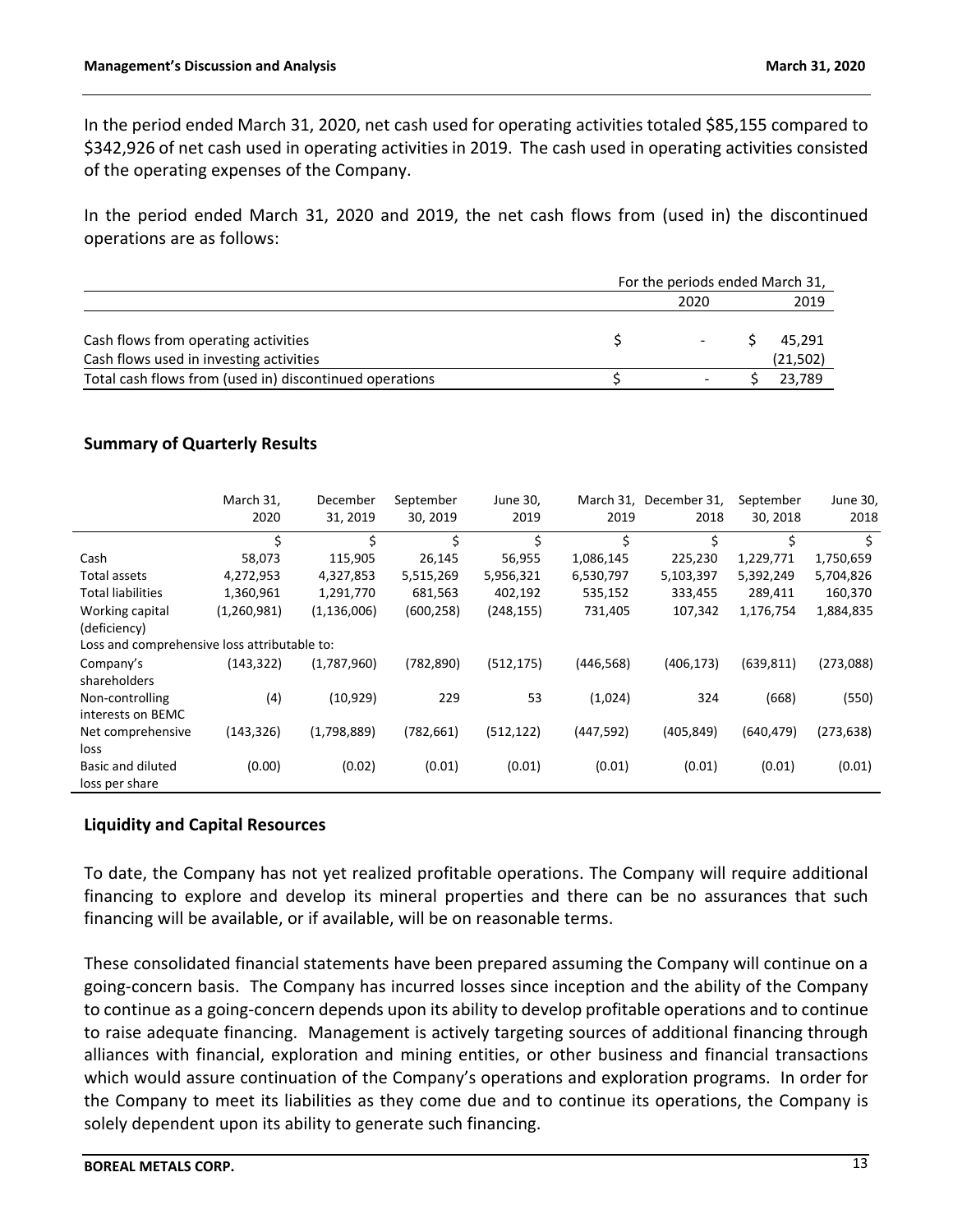There can be no assurance that the Company will be able to obtain adequate financing in the future or that the terms of such financing will be favorable. If adequate financing is not available when required, the Company may be required to delay, scale back or eliminate programs and may be unable to continue in operation. The Company may seek such additional financing through debt or equity offerings, but there can be no assurance that such financing will be available on terms acceptable to the Company or at all. Any equity offering will result in dilution to the ownership interests of the Company's shareholders and may result in dilution to the value of such interests.

The Company's revenues, if any, are expected to be in large part derived from the mining and sale of minerals and metals or interests related thereto. The economics of developing and producing properties are affected by many factors including the cost of operations and the market price of the mineral resource. Depending on the market price of mineral resources, the Company may determine that it is impractical to continue commercial production.

#### **Related Party Transactions**

Key management personnel include Patricio Varas as Executive Chairman, Chief Executive Officer, Director and President; Karl Antonius as Former President (terminated for cause on November 29, 2019); Alexandra Woodyer Sherron as Chief Financial Officer; and Eric Jensen, David Reid, Jon Sherron, Michael Nordfors, Thomas Soderqvist, and Johannes Holzäpfel as Directors of the Company and its subsidiaries.

The Company entered into the following transactions with related parties during the period ended March 31, 2020:

|                                      | For the periods ended March 31,<br>2020<br>1,910<br>78,716<br>445<br>13,858 |        |  |         |
|--------------------------------------|-----------------------------------------------------------------------------|--------|--|---------|
|                                      |                                                                             |        |  | 2019    |
| Short-term benefits paid or accrued: |                                                                             |        |  |         |
| Accounting fees                      |                                                                             |        |  | 13,952  |
| Management fees                      |                                                                             |        |  | 103,000 |
| Legal fees / share issuance costs    |                                                                             |        |  |         |
| Share-based payments                 |                                                                             |        |  | 54,478  |
| Rent                                 |                                                                             |        |  | 4,000   |
|                                      |                                                                             | 94,929 |  | 175,430 |

As of March 31, 2020, included in accounts payable and due to related parties is \$262,819 (March 31, 2019 - \$93,068) due to directors and officers of the Company. These amounts are non-interest bearing with no specific terms of repayment. Included as part of the related party balances in accounts payable, is \$118,479 (March 31, 2019 - \$Nil) owing to the Company's former president.

All related party transactions are in the normal course of operations and have been measured at the agreed to amounts, which is the amount of consideration established and agreed to by the related parties.

#### **Financial Instruments and Other Instruments**

#### **Financial instruments**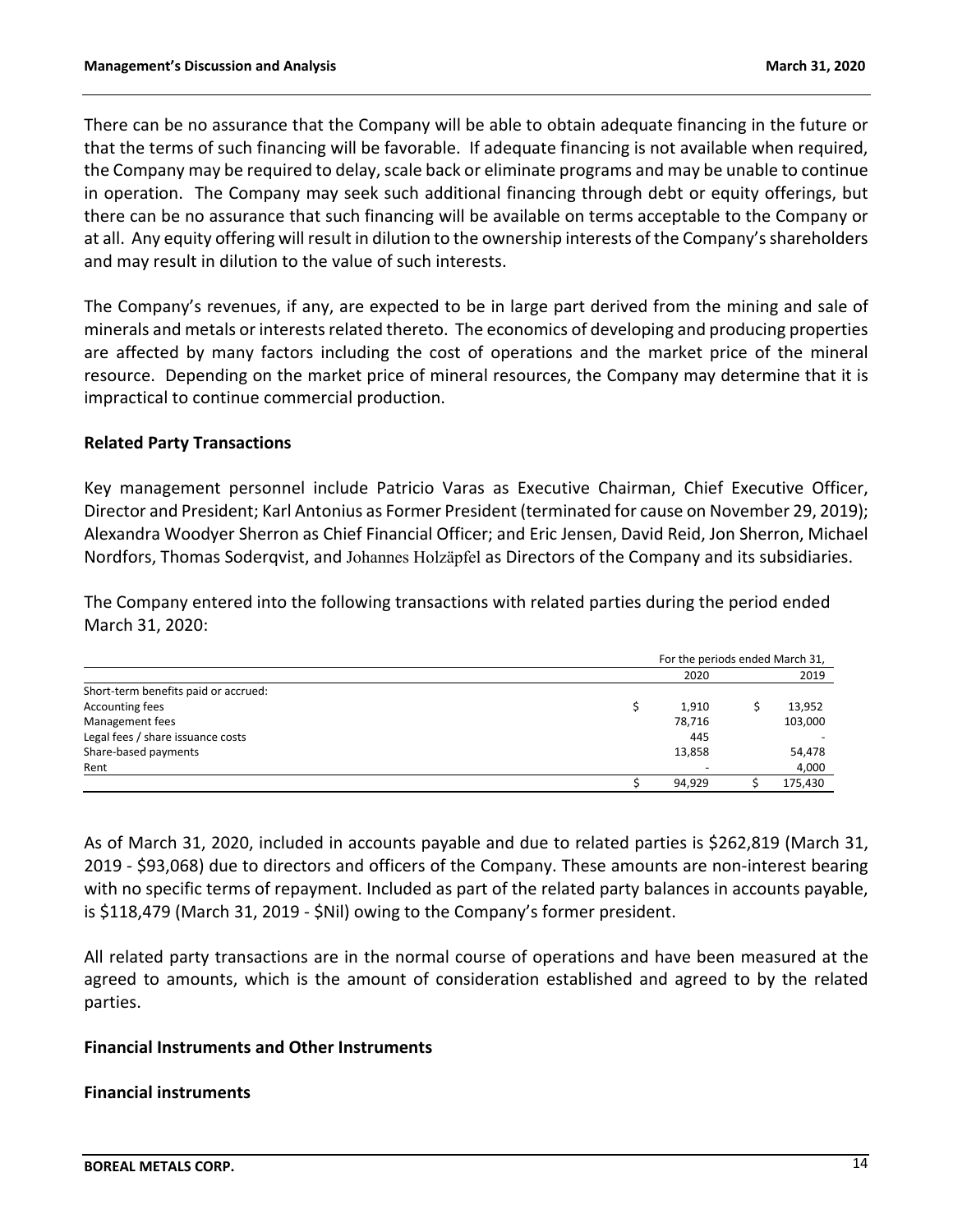Financial assets and liabilities are classified in the fair value hierarchy according to the lowest level of input that is significant to the fair value measurement. Assessment of the significance of a particular input to the fair value measurement requires judgement and may affect placement within the fair value hierarchy levels. The hierarchy is as follows:

- Level 1: guoted prices (unadjusted) in active markets for identical assets or liabilities.
- Level 2: inputs other than quoted prices included in Level 1 that are observable for the asset or liability, either directly (i.e., as prices) or indirectly (i.e., derived from prices).
- Level 3: inputs for the asset or liability that are not based on observable market data (unobservable inputs).

The fair value of receivables, reclamation bond and accounts payable and accrued liabilities approximate their carrying amounts due to the short-term nature of the financial instruments. Cash is classified as financial assets measured at fair value through profit or loss and is measured at fair value using level 1 inputs of the fair value hierarchy. Reclamation bond and receivables are measured at amortized cost. Accounts payable and accrued liabilities are classified as other financial liabilities are measured at amortized cost.

## *Risk management*

The Company is exposed to a variety of financial instrument related risks to varying degrees:

## Credit risk

Credit risk is the risk that the counterparty to a financial instrument will cause a financial loss for the Company by failing to discharge its obligations. The Company's credit risk is primarily attributable to its liquid financial assets including cash. The Company limits its exposure to credit risk on liquid financial assets through maintaining its cash with high-credit quality financial institutions.

## Liquidity risk

Liquidity risk is the risk that the Company will not be able to meet its obligations associated with its financial liabilities. The Company's approach to managing liquidity risk is to ensure that it will have sufficient liquidity to meet liabilities when due. The Company is currently investigating financing opportunities so that it has sufficient liquidity to meet liabilities when due.

There can be no assurance the Company will be able to obtain required financing in the future on acceptable terms. The Company anticipates it will need additional capital in the future to finance ongoing exploration of its properties, such capital to be derived from the completion of other equity financings. The Company has limited financial resources, has no source of operating income and has no assurance that additional funding will be available to it for future exploration and development of its project. The ability of the Company to arrange additional financing in the future will depend, in part, on the prevailing capital market conditions and exploration success. In recent years, the securities markets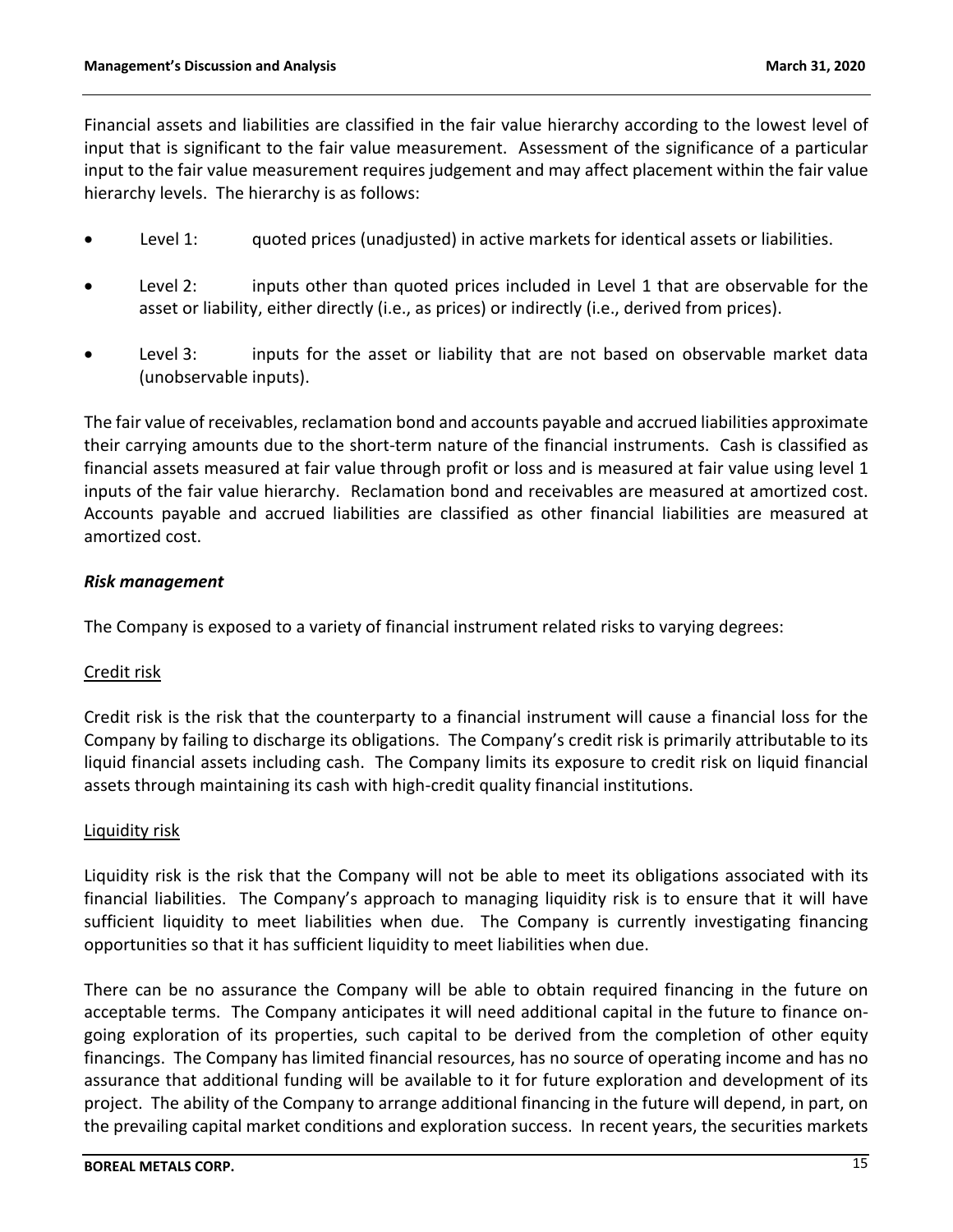have experienced wide fluctuations in price which have not necessarily been related to the operating performance, underlying asset values or prospects of such companies. There can be no assurance that continual fluctuations in price will not occur. Any quoted market for the common shares may be subject to market trends generally, notwithstanding any potential success of the Company in creating revenue, cash flows or earnings.

### Market risk

Market risk is the risk of loss that may arise from changes in market factors such as interest rates, foreign exchange rates, and commodity and equity prices.

#### Currency risk

The Company is exposed to financial risk related to fluctuations in foreign exchange rates. Foreign currency risk is limited to the portion of the Company's business transactions denominated in currencies other than the Canadian Dollar.

#### Interest rate risk

The Company's exposure to interest rate risk arises from the interest rate impact on cash. The Company's policy is to invest cash at floating rates of interest, in order to maintain liquidity, while achieving a satisfactory return for shareholders. There is minimal risk that the Company would recognize any loss as a result of a decrease in the interest rate.

#### Price risk

The Company is exposed to price risk with respect to commodity prices. The Company closely monitors commodity prices to determine the appropriate course of action to be taken by the Company.

#### **Segmented Information**

The Company is engaged in one business activity, being the acquisition and exploration of mineral properties. Geographic information is disclosed in Exploration and Evaluation Assets section. All equipment is held solely in the Scandinavia segment, except for computer equipment which is held in Canada.

#### **Discontinued Operations**

On November 5, 2019, pursuant to Sections 29 and 2(e) of the royalty agreements specific to the Battery Metals Projects, EMX exercised its rights to acquire the Battery Metals Projects held in BBMSAB through the purchase of all of BBMSAB's shares from BEMC for proceeds of \$1. As a result, the royalty agreements specific to the Battery Metals Projects were terminated and a loss of \$688,471 related to the disposal of the Battery Metals Projects is recorded.

On November 5, 2019, the disposal group comprised net assets as follows: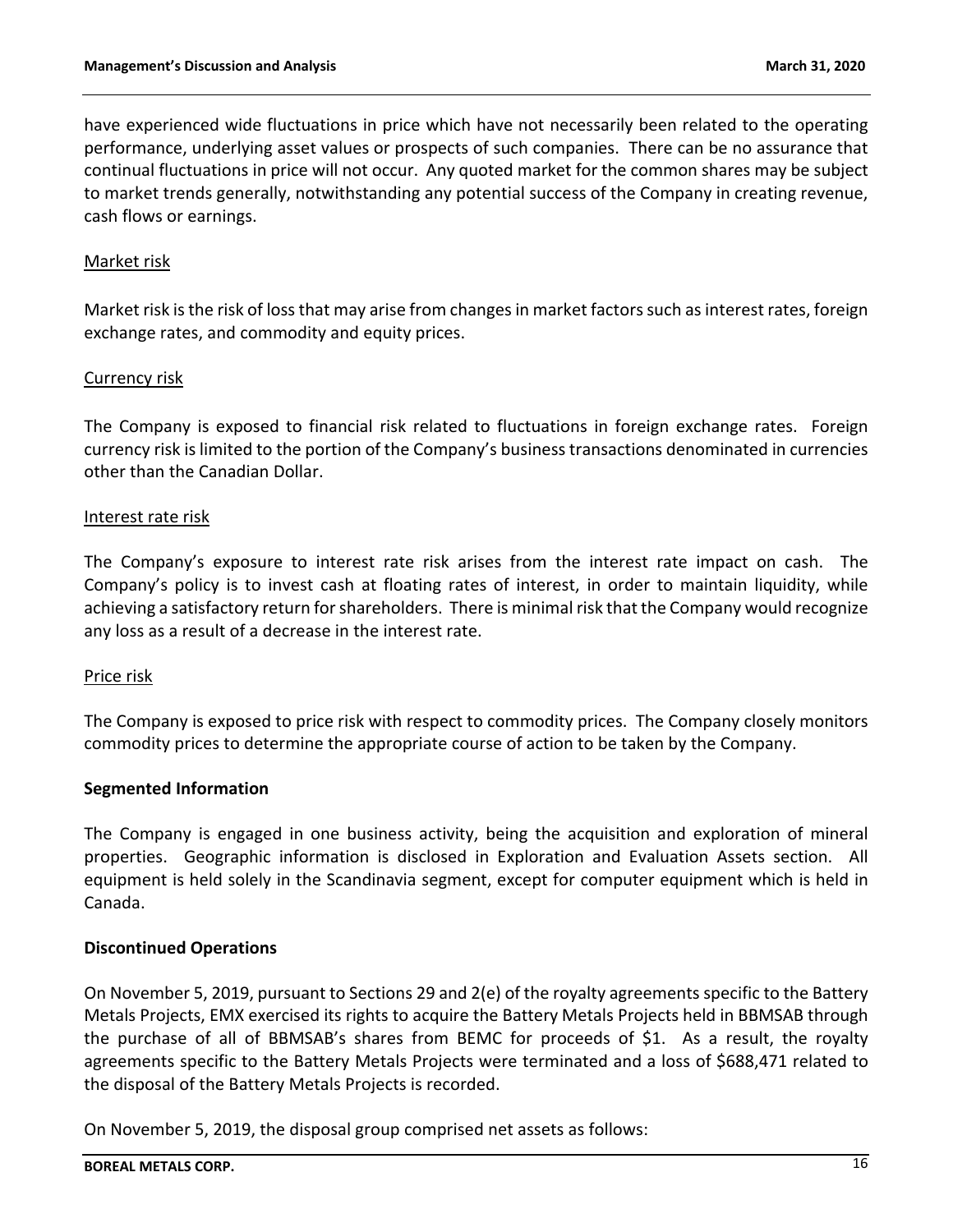| Proceeds                          |             | \$               |
|-----------------------------------|-------------|------------------|
| Net assets of BBMSAB              |             |                  |
| Cash                              | \$<br>7,439 |                  |
| Accounts receivable               | 43          |                  |
| <b>Reclamation bonds</b>          | 6,112       |                  |
| Exploration and evaluation assets | 676,577     |                  |
| Accounts payable                  | (1,699)     |                  |
| Less net assets                   |             | (688, 472)       |
| Loss on disposal of BBMSAB        |             | \$<br>(688, 471) |

#### **Subsequent Events**

- In March 2020, the World Health Organization characterized the COVID-19 virus as a global pandemic. There is significant uncertainty as to the likely effects of this outbreak which may, among other things, impact the Company's supply chain of l supplies and may negatively impact the capital markets, where the Company has raised equity in the past. At the current time, the Company is unable to quantify the potential impact this pandemic may have on the Company's future financial statements
- On June 10, 2020, the Company entered into an Option Agreement with Boliden Mineral AB ("Boliden") with respect to the Company's 100% owned Burfjord copper-gold project in Northern Norway ("Burfjord" or the "Project").

Boliden may earn a 51% interest in the Project by incurring USD\$6,000,000 on exploration and development of the Project within four years of the effective date of the Option Agreement (the "First Option"). Boliden may also exercise the First Option by paying the Company in cash within such four-year period the difference between USD\$6,000,000 and the expenditures incurred. The four-year period to exercise the First Option may be extended if exploration and development on the Project is delayed by an event of force majeure, which includes the current Corona Virus pandemic. If the First Option is exercised, Boliden may earn an additional 29% interest in the Project, for an aggregate 80% interest (the "Second Option"), by solely funding further advancement work through the delivery of a NI 43-101 and PERC (Pan European Reserves & Resources Reporting Committee) compliant feasibility study and solely funding all annual costs to keep the Project in good standing.

EMX Royalty Corporation ("EMX"), the underlying royalty holder and technical advisor to the Company on the Project, will retain a 3% NSR royalty on the Project, which includes advance royalty payments credited toward actual royalties payable upon production. One percent of the 3% NSR may be re-purchased from EMX by February 14, 2025, provided that this right of purchase may be extended if Boliden, due to an event of force majeure, still has the right to exercise, but has not yet exercised, the First Option by February 14, 2025.

Boliden will solely fund the advance royalty payments due to EMX until the First Option is exercised, after which advance royalty payments will be paid by both the Company and Boliden in proportion to their respective proportionate interests in the Project.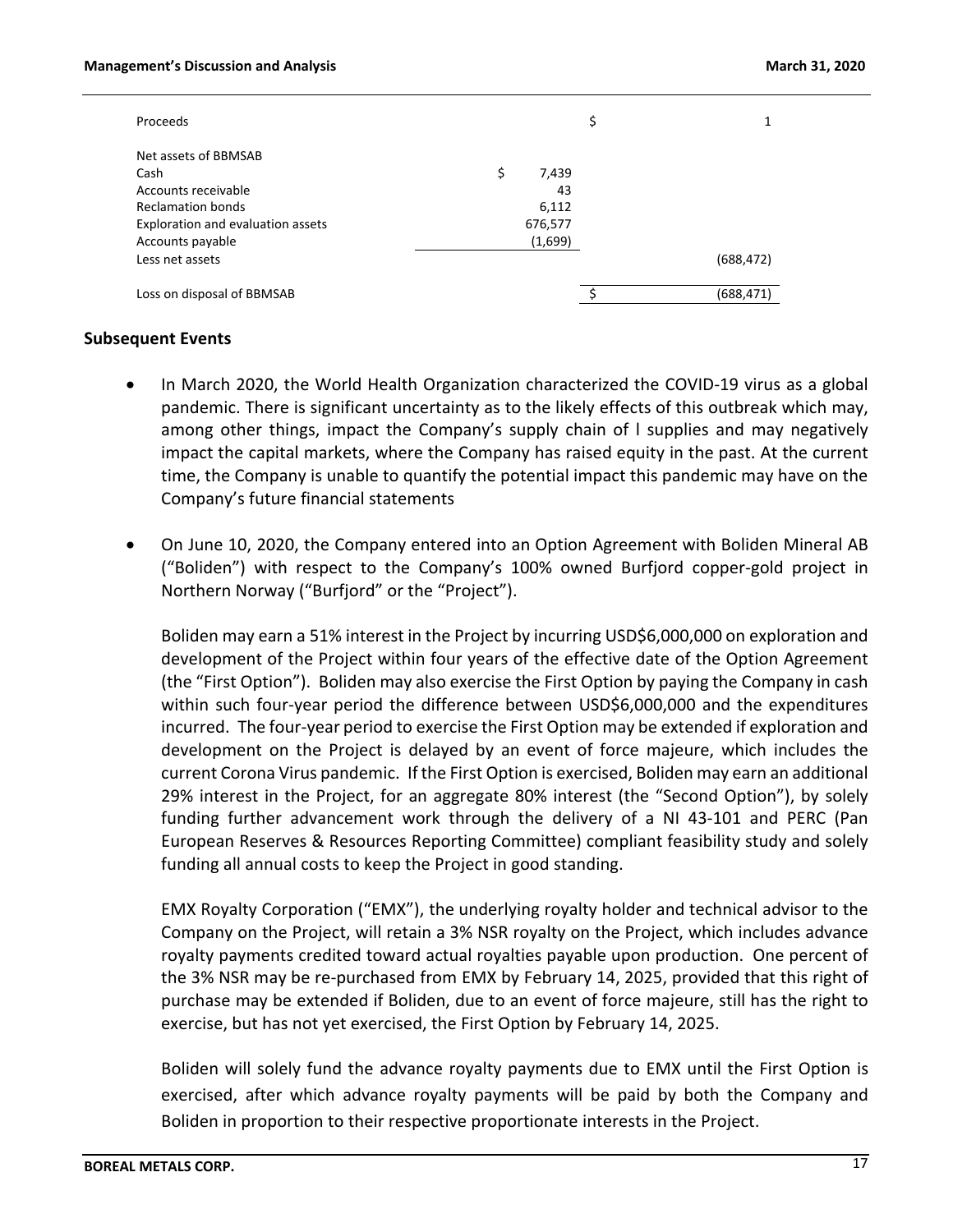The Company will be the initial operator of the Project until the First Option is exercised. Upon exercise of the First Option, the Company and Boliden will form an incorporated Joint Venture to further advance the Project, and Boliden will have the right to become the operator.

### **Off-Balance Sheet Arrangements**

The Company does not have any off-balance sheet arrangements as at March 31, 2020 and December 31, 2019.

### **Significant Accounting Policies**

The consolidated financial statements, including comparatives, were prepared in accordance with the accounting policies described in the Company's annual financial statements for the year ended December 31, 2019.

### **Critical Accounting Estimates**

The preparation of the consolidated financial statements requires management to make judgments and estimates and form assumptions that affect the reported amounts of assets and liabilities at the date of the financial statements and reported amounts of expenses during the reporting period. On an ongoing basis, management evaluates its judgments and estimates in relation to assets, liabilities and expenses. Management uses historical experience and various other factors it believes to be reasonable under the given circumstances as the basis for its judgments and estimates. Actual outcomes may differ from these estimates.

#### Valuation of share-based compensation

The Company uses the Black-Scholes Option Pricing Model for valuation of share-based compensation. Option pricing models require the input of subjective assumptions including expected price volatility, interest rate, and forfeiture rate. Changes in the input assumptions can materially affect the fair value estimate and the Company's earnings and equity reserves.

#### Deferred Tax Assets & Liabilities

The estimation of income taxes includes evaluating the recoverability of deferred tax assets and liabilities based on an assessment of the Company's ability to utilize the underlying future tax deductions against future taxable income prior to expiry of those deductions. Management assesses whether it is probable that some or all of the deferred income tax assets and liabilities will not be realized. The ultimate realization of deferred tax assets and liabilities is dependent upon the generation of future taxable income. To the extent that management's assessment of the Company's ability to utilize future tax deductions changes, the Company would be required to recognize more or fewer deferred tax assets or liabilities, and deferred income tax provisions or recoveries could be affected.

#### Site decommissioning obligations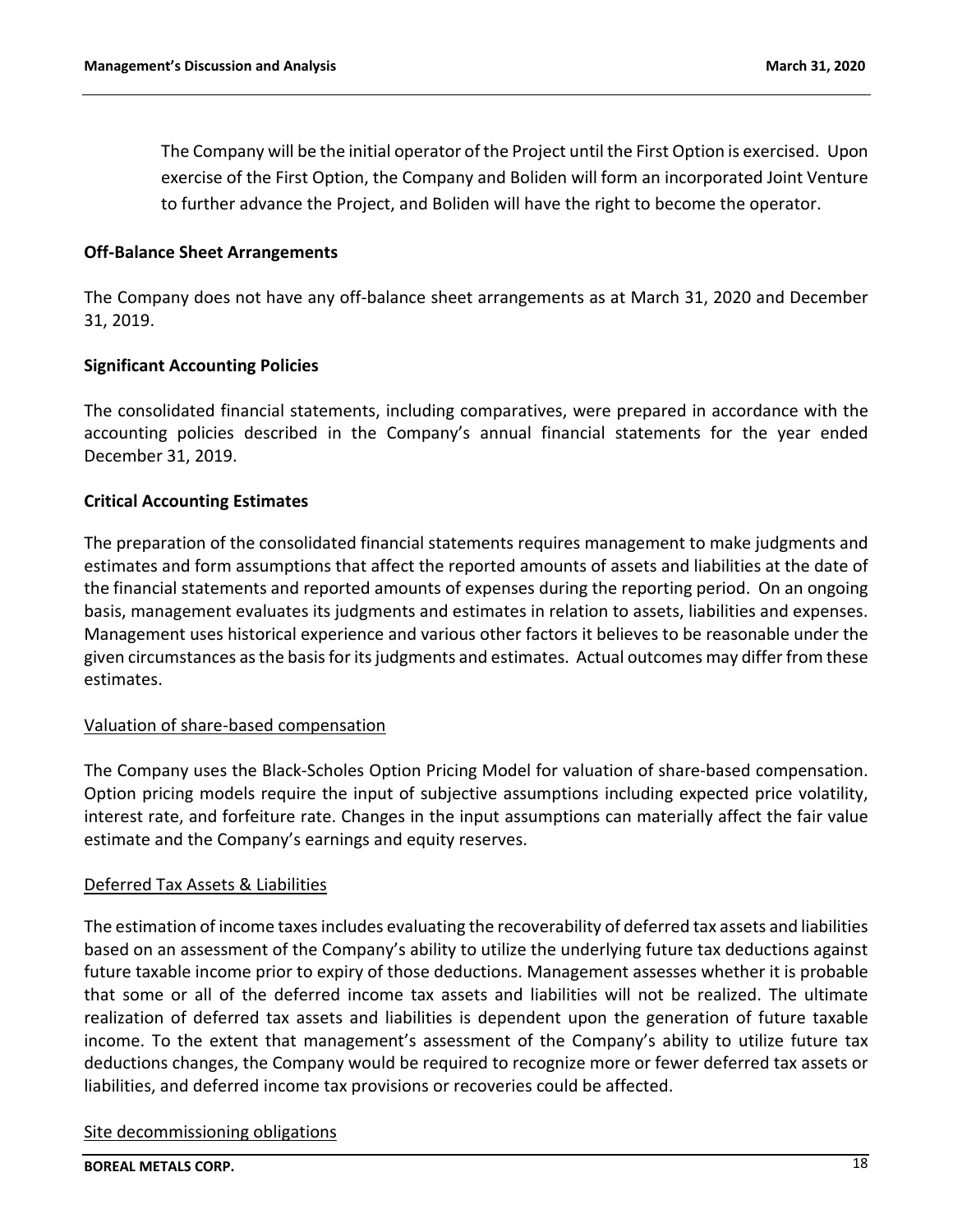The Company recognizes a provision for future abandonment activities in the financial statements equal to the net present value of the estimated future expenditures required to settle the estimated future obligation at the statement of financial position date. The measurement of the decommissioning obligation involves the use of estimates and assumptions including the discount rate, the expected timing of future expenditures and the amount of future abandonment costs. The estimates were made by management and external consultants considering current costs, technology and enacted legislation. As a result, there could be significant adjustments to the provisions established which would affect future financial results.

## Economic recoverability and probability of future economic benefits of exploration and evaluation assets

Management has determined that mineral property costs incurred which were capitalized have future economic benefits and are economically recoverable. Management uses several criteria in its assessments of economic recoverability and probability of future economic benefits including geological and metallurgic information, history of conversion of mineral deposits to proven and probable reserves, scoping and feasibility studies, accessible facilities, existing permits and life of mine plans.

Critical judgments exercised in applying accounting policies that have the most significant effect on the amounts recognized in the financial statements are as follows:

## Functional and reporting currency

The functional currency is the currency of the primary economic environment in which the entity operates. The functional currency for the Company and its subsidiaries is the Canadian dollar. The functional currency determinations were conducted through an analysis of the consideration factors identified in IAS 21, the Effects of Changes in Foreign Exchange Rates.

## Acquisition method accounting

In the acquisition of Swedish Companies, significant judgement was required to determine if that transaction represented a business combination or an asset purchase. More specifically, management concluded that Swedish Companies did not represent a business, as the assets acquired were not an integrated set of activities with inputs, processes and outputs.

#### Leases

IFRS 16, Leases is a new standard that sets out the principles for recognition, measurement, presentation and disclosure of leases including guidance for both parties to a contract, the lessee and the lessor. The new standard eliminates the classification of leases as either operating or finance leases as is required by IAS 17 and instead introduces a single lessee accounting model. This standard is effective for the years beginning on or after January 1, 2019.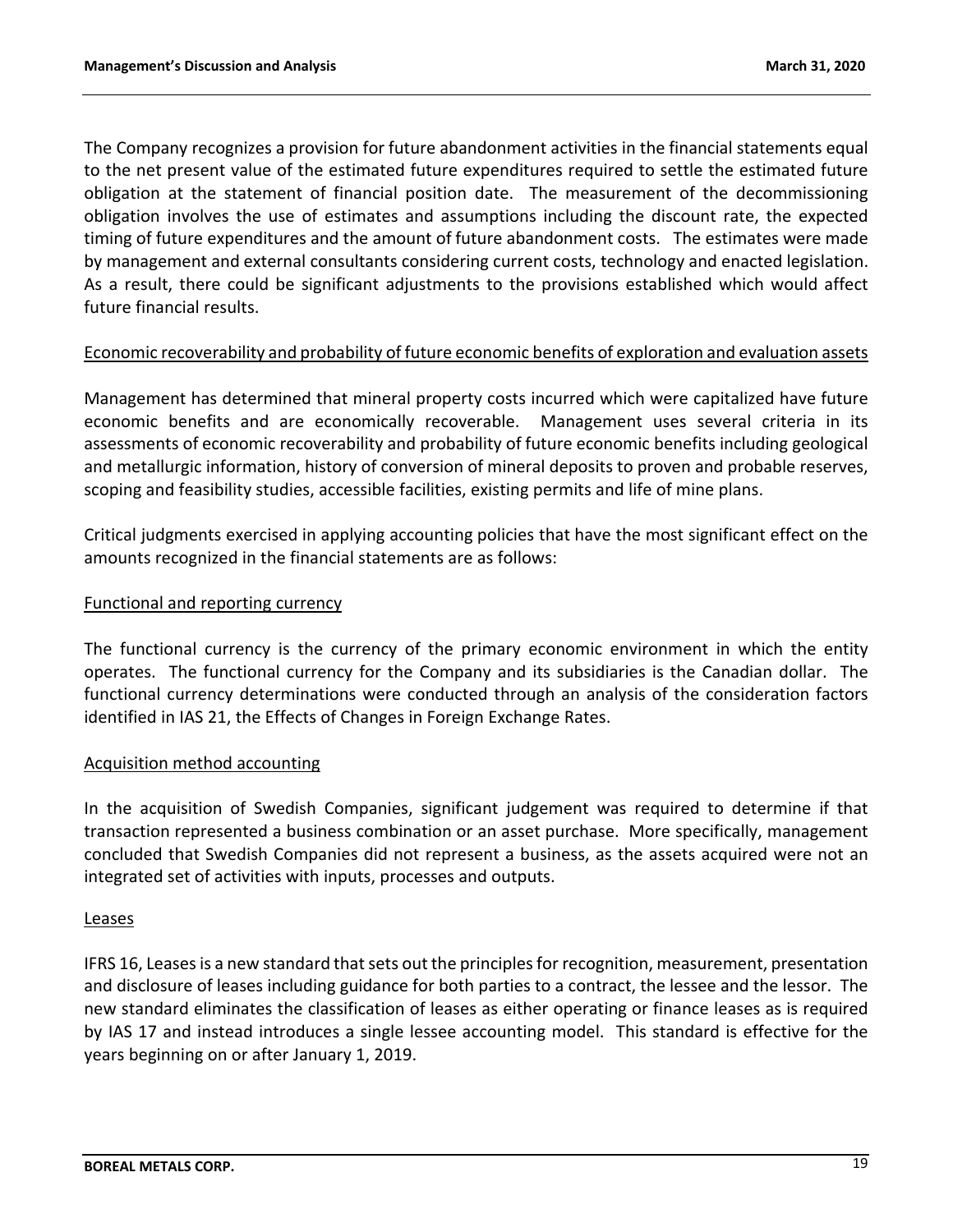#### **Outstanding Share Data**

As at March 31, 2020 and as of the date of this MD&A, the Company had 76,031,629 and 76,031,629 common shares outstanding, respectively.

#### **Stock Options**

The Company has adopted a stock option plan whereby, the Company may grant stock options up to a maximum 10% of the issued common shares of the Company at any time.

As at March 31, 2020 and as of the date of this MD&A, the Company had 4,025,000 and 4,025,000 stock options issued and outstanding, respectively.

A summary of stock option transactions during the period ended March 31, 2020 and December 31, 2019 are as follows:

|                                                       | Weighted average<br>exercise price |                        |  |  |
|-------------------------------------------------------|------------------------------------|------------------------|--|--|
| Balance, December 31, 2018<br>Stock options cancelled | 0.20<br>0.20                       | 4,925,000<br>(900,000) |  |  |
| Balance, December 31, 2019                            | 0.20                               | 4,025,000              |  |  |
| <b>Balance, March 31, 2020</b>                        | 0.20                               | 4,025,000              |  |  |

The following table summarizes information regarding stock options outstanding and exercisable as at March 31, 2020:

|                                | Number of   | Weighted       | Weighted     | Number of   | Weighted |                | Weighted     |
|--------------------------------|-------------|----------------|--------------|-------------|----------|----------------|--------------|
|                                | options     | average        | average life | options     |          | average        | average life |
| <b>Expiry Date</b>             | outstanding | exercise price | (years)      | exercisable |          | exercise price | (years)      |
| September 14, 2028             | 4.025.000   | 0.20           | 8.46         | 2.683.340   |          | 0.20           | 8.46         |
| <b>Balance, March 31, 2020</b> | 4,025,000   | 0.20           | 8.46         | 2.683.340   |          | 0.20           | 8.46         |

#### **Warrants**

As at March 31, 2020 and as of the date of this MD&A, the Company had 17,181,734 and 17,181,734 warrants issued and outstanding, respectively.

A summary of share purchase warrant transactions during the period ended March 31, 2020 are as follows:

| Expiry date                       | Exercise<br>price | <b>WARC</b> life<br>(years) | December 31.<br>2019 | Granted | Exercised | Expired                  |            | March 31, 2020 |
|-----------------------------------|-------------------|-----------------------------|----------------------|---------|-----------|--------------------------|------------|----------------|
| February 20, 2021                 | \$0.15            |                             | 17,181,734           |         |           |                          | 17,181,734 |                |
| Total Outstanding and Exercisable |                   |                             | 17,181,734           |         |           | $\overline{\phantom{a}}$ | 17,181,734 |                |
| Weighted average price            |                   |                             | 0.15                 | -       |           | $\overline{\phantom{0}}$ |            | 0.15           |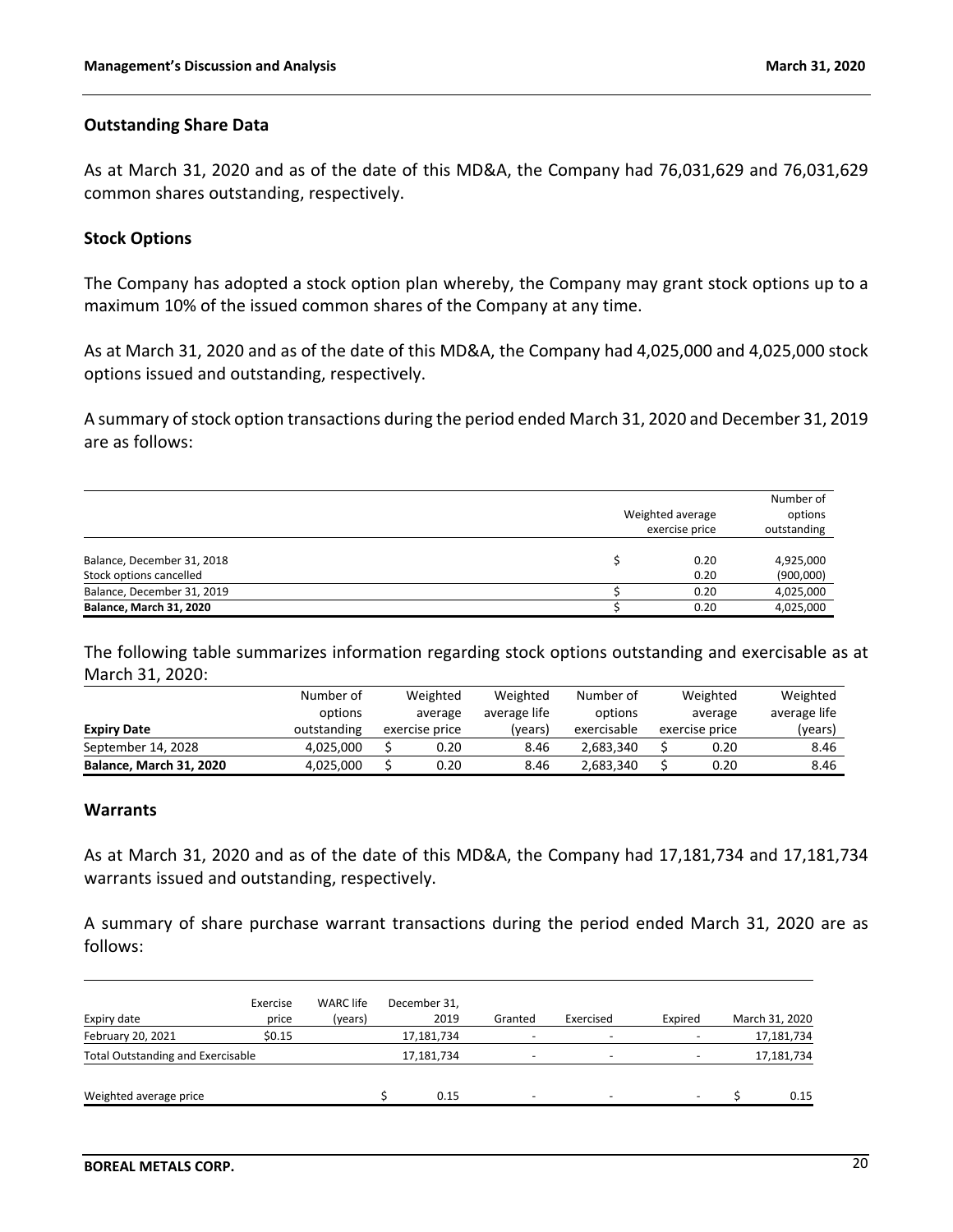### **Escrow Units**

In accordance with the escrow agreement dated November 21, 2017, 12,102,236 shares and 3,538,618 warrants were placed in escrow, of which 10% of the escrowed common shares and warrants were released on November 21, 2017. During the period ended March 31, 2020, 0% of the escrowed common shares and warrants were released (year ended December 31, 2019 – 30%). As at March 31, 2020, there were 3,630,671 common shares (December 31, 2019 – 3,630,671) and 1,061,585 warrants (December 31, 2019 – 1,061,585) of the Company held in escrow.

As of the date of this MD&A, there were 1,815,335 common shares and 530,793 warrants of the Company held in escrow.

### **Management's Responsibility for Financial Statements**

Information provided in this report, including the financial statements, is the responsibility of management. In the preparation of these statements, estimates are sometimes necessary to make a determination of future value for certain assets or liabilities. Management believes such estimates have been based on careful judgments and have been properly reflected in the accompanying financial statements. Management maintains a system of internal controls to provide reasonable assurances that the Company's assets are safeguarded and to facilitate the preparation of relevant and timely information.

### **Risk Factors**

## *Our exploration programs may not result in a commercial mining operation.*

Mineral exploration involves significant risk because few properties that are explored contain bodies of ore that would be commercially economic to develop into producing mines. Our mineral properties are without a known body of commercial ore and our proposed programs are an exploratory search for ore. We do not know whether our current exploration programs will result in any commercial mining operation. If the exploration programs do not result in the discovery of commercial ore, we will be required to acquire additional properties and write-off all of our investments in our existing properties.

## *We may not have sufficient funds to complete further exploration programs.*

We have limited financial resources, do not generate operating revenue and must finance our exploration activity by other means. We do not know whether additional funding will be available for further exploration of our projects or to fulfill our anticipated obligations under our existing property agreements. If we fail to obtain additional financing, we will have to delay or cancel further exploration of our properties, and we could lose all of our interest in our properties.

*Factors beyond our control may determine whether any mineral deposits we discover are sufficiently economic to be developed into a mine.*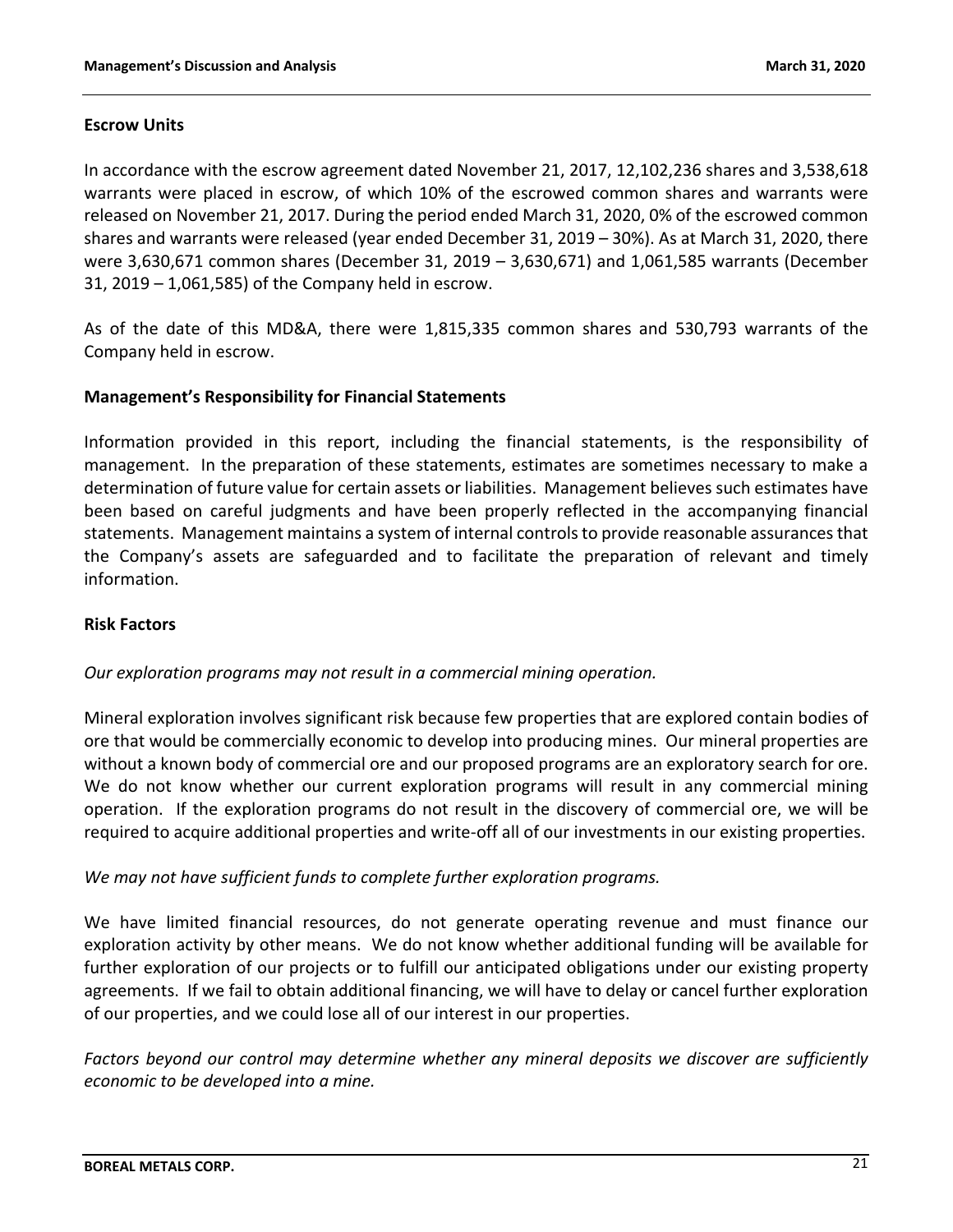The determination of whether our mineral deposits are economic is affected by numerous factors beyond our control. These factors include market fluctuations for precious metals; metallurgical recoveries associated with the mineralization; the proximity and capacity of natural resource markets and processing equipment; costs of access and surface rights; and government regulations governing prices, taxes, royalties, land tenure, land use, importing and exporting of minerals and environmental protection.

*Mineral exploration is highly speculative and risky; any material changes to the estimated reserves might adversely affect the profitability of the property.*

In making determinations about whether to proceed to the next stage of development, we must rely upon estimated calculations as to the mineral reserves and grades of mineralization on our properties. Until ore is actually mined and processed, mineral reserves and grades of mineralization must be considered as estimates only. Any material changes in mineral reserve estimates and grades of mineralization will affect the economic viability of the placing of a property into production and a property's return on capital.

*Mineral exploration is hazardous. We could incur liability or damages as we conduct our business due to the dangers inherent in mineral exploration.*

Mining operations often encounter unpredictable risks and hazards that add expense or cause delay. These include unusual or unexpected geological formations, changes in metallurgical processing requirements; power outages, labor disruptions, flooding, explosions, rock bursts, cave-ins, landslides and inability to obtain suitable or adequate machinery, equipment or labor. We may become subject to liabilities in connection with pollution, cave-ins or hazards against which we cannot insure against or which we may elect not to insure. The payment of these liabilities could require the use of financial resources that would otherwise be spent on mining operations.

*In the future we may be required to comply with government regulations affecting mineral exploration and exploitation, which could adversely affect our business, the results of our operations and our financial condition.*

Mining operations and exploration activities are subject to national and local laws and regulations governing prospecting, development, mining and production, exports and taxes, labor standards, occupational health and mine safety, waste disposal, toxic substances, land use and environmental protection. In order to comply, we may be required to make capital and operating expenditures or to close an operation until a particular problem is remedied. In addition, if our activities violate any such laws and regulations, we may be required to compensate those suffering loss or damage, and may be fined if convicted of an offence under such legislation.

*Land reclamation requirements for the exploration properties may be burdensome.*

Although variable depending on location and the governing authority, land reclamation requirements are generally imposed on mineral exploration companies (as well as companies with mining operations) in order to minimize long term effects of land disturbance. Reclamation may include requirements to